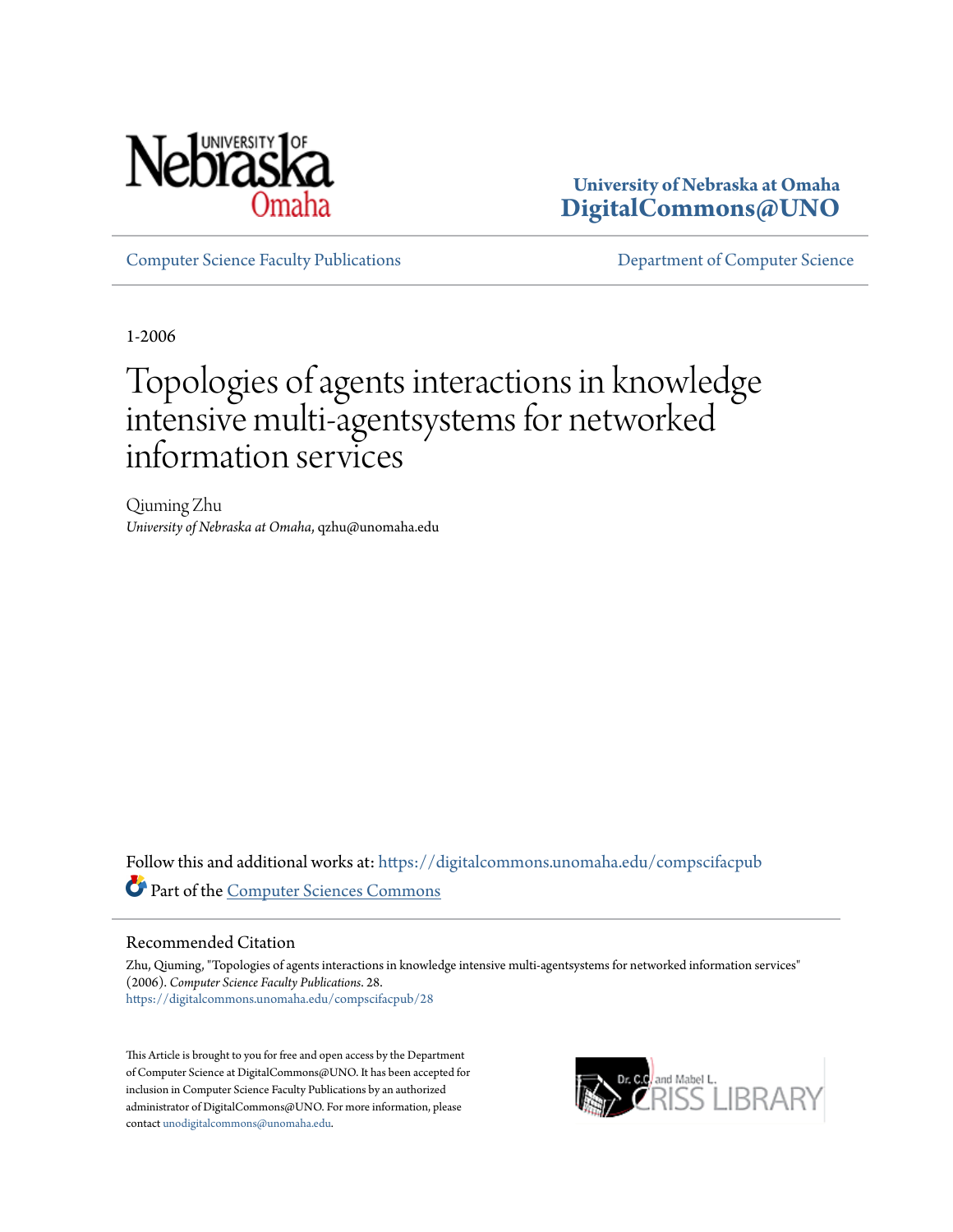## Topologies of agents interactions in knowledge intensive multi-agent systems for networked information services

Qiuming Zhu \*

Department of Computer Science, University of Nebraska at Omaha, 6001 Dodge St., Omaha, NE 68182, USA

#### Abstract

Agents in a multi-agent system (mAS) could interact and cooperate in many different ways. The topology of agent interaction determines how the agents control and communicate with each other, what are the control and communication capabilities of each agent and the whole system, and how efficient the control and communications are. In consequence, the topology affects the agents' ability to share knowledge, integrate knowledge, and make efficient use of knowledge in MAS. This paper presents an overview of four major MAS topologic models, assesses their advantages and disadvantages in terms of agent autonomy, adaptation, scalability, and efficiency of cooperation. Some insights into the applicability for each of the topologies to different environment and domain specific applications are explored. A design example of the topological models to an information service management application is attempted to illustrate the practical merits of each topology.

#### 1. Introduction

Software agents, one of the most exciting new developments in computer software technology, can be used to quickly and easily build integrated enterprise systems. The software agents, like people, can possess different levels of competence at performing a particular task. The idea of using multiple software agents that communicate and cooperate with each other to solve complicated problems in various complicated personal and enterprise computing application domains on our behalf is intuitively appealing. One significant benefit of multiagent systems (MASs) is their scalability. Since they are inherently modular, it is easier to add new agents to a multiagent system than it is to add new capabilities to a monolithic system.

Agents in a MAS can have different functionalities and behaviors. For example, agents can be categorized as selfgoverning agents, brokered agents, monitored agents, mediated agents, etc. Each individual agent can be crafted to be an expert in solving a specific problem or performing a particular task. A collection of software agents that communicate and cooperate with each other is called an agency. An agency may have a manager that closely supervise and arrange the individual 

agent's tasks, or may not contain that a closely looking supervisor—like a real estate agency, as long as every agent operates in compliance with the agency operating protocol (e.g. following work ethics, paying fees on time). The underlying agent architecture must support sophisticated reasoning, learning, planning, and knowledge representation of the individual agent or the agencies. A general understanding of a MAS is that: (i) each agent has a partial capability to solve a problem, (ii) there is not necessary a global system control, (iii) data and knowledge for solving the problem are decentralized, and (iv) computations carried out among the agent are asynchronous [\[13\]](#page-14-0). 

MAS contain extremely high-level of software abstractions. Programming an agent-based system is primarily a matter of specifying agent behavior. In MAS, the agents need to work collectively so that, as a group, their behavior solves the overall problem without disruption, conflict, and glitches. When a task is assigned, the agents are likely in needs to find the other agents to collaborate with. Such a task is easy if they know exactly which agents to contact and at which location. However, a static distribution of agents is very unlikely to exist. For dynamic multi-agent systems, agents need to know how and where to find the other agents [\[16\]](#page-14-0). The dynamic nature of agent distribution motivates this research to look at the topological models of MAS and study how these models facilitate or hurdle the agent collaborations. 

Software developers and system designers use high-level abstractions in building complex MAS. To manage the complexity, MAS abstraction must focus on the important 

 $*$  Tel.: +1 402 554 3685; fax: +1 402 554 3400.

E-mail address: zhuq@unomaha.edu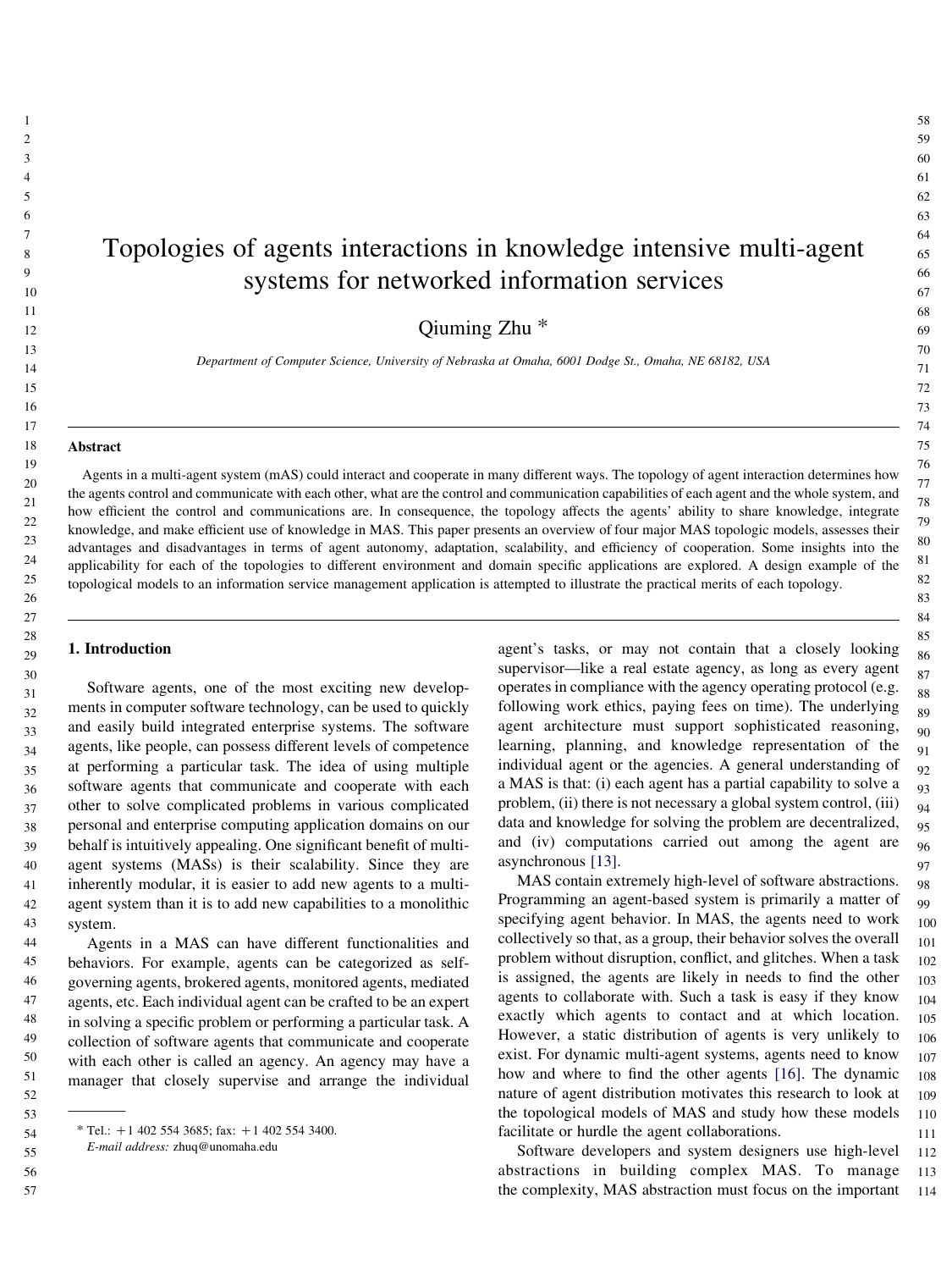and essential properties of a problem and hide the incidental components of that problem. An agent interaction topology provides a simple way of managing the complexity because a topology is essentially a high-level abstraction about the interactions of the functional components in a complex system such as the MAS. The topology of agent interaction also helps to define (or facilitates the definitions of) the communication protocol and the interface among the agents of MAS. 115 116 117 118 119 120 121 122

It is understood that in a complex system, each agent only needs to interact with a limited number of agents, most likely the agents in its vicinity. Agents in MAS can be organized and controlled in many different ways. For example, agents could be entitled as equal right citizens. That is, every agent has the same status and control and access right to other agents and their shared resources. In this case, each agent would have the same capability of solving a given problem [\[3\].](#page-14-0) Who does what purely depends on who is available at the moment. The benefit of this model is that the system is highly fault tolerant—leave one or two agents out of the cycle, the job still gets done as usual. Moreover, the agents in this model have the maximum degree of autonomy. They volunteer their service by themselves upon a request of service or inbound object/ situation/environment changes. One other choice is a hierarchical model in which agents are grouped/labeled with different classes/status in terms of the functionality or assigned rights [\[28\].](#page-15-0) These agents are often under a centralized or an upper level control. Some supervisory agent in the system may be identified. This organizational model has the advantage of operational efficiency and configuration flexibility [Sohata94]. 123 124 125 126 127 128 129 130 131 132 133 134 135 136 137 138 139 140 141 142 143

Software agents are suitable for use in a wide variety of applications. However, agents can have different ways of interconnections and interactions. Each of the interaction schemes is appropriate for use in implementing certain kinds of applications. Developers must carefully analyze system requirements to determine if the selected agent interaction scheme is an appropriate implementation mechanism. The study of the structural and cooperative topology is necessary for construction of complex systems involving multiple agents and mechanisms for coordination of independent agents' behaviors toward a common goal. MAS can be considered of containing the following four dimensions [\[11\]](#page-14-0): (1) Agent granularity (coarse vs. fine); (2) Heterogeneity of agent knowledge (redundant vs. specialized); (3) Methods of distributing control (benevolent vs. competitive, team vs. hierarchical, static vs. shifting roles); and (4) Communication possibilities (blackboard vs. messages, low-level vs. highlevel, content). The MAS designers must consider the capabilities of each individual agent and how multiple agents can work together—the architecture and protocol issues. There are many ways and views in the study of multi-agent system architecture and protocol. In this paper the architecture and protocol issues are explored from the topological point of view. 144 145 146 147 148 149 150 151 152 153 154 155 156 157 158 159 160 161 162 163 164 165 166

Development of multi-agent system (MAS) applications is often complicated by the fact that agents operate in a dynamic, uncertain world. Uncertainty may stem from noisy external data, inexact reasoning such as abduction, and actions by individual agents. Uncertainty can be compounded and 167 168 169 170 171

amplified when propagated through the agent system. Moreover, some agents may become disconnected from the rest of the system by temporary or permanent disability of these agents or their communication channel, resulting in incomplete/ inconsistent system states. How should we represent individual agents acting in such an uncertain environment, and more importantly, how can we predict how the MAS as a whole will evolve as the result of uncertain inter-agent interactions? 172 173 174 175 176 177 178 179

Properly structured topology plays a critical role to address the above problems in MAS systems. The topology determines how the agents interact with human and with each other, what are the relations among the agents, and how data and knowledge are shared and communicated among the agents [\[18,20\].](#page-14-0) The topology would also affect the functionality, capacity, and underlying computation mechanisms of the agent assembly. To date, there have been relatively few implementations of complex agent-based systems. The difficulty of determining what agent system topology to employ partly limited the more spacious spreading of MAS in real world applications. A proper topology leads to desirable collective behavior in large and complex MAS. Therefore, MAS research needs an insight on how different architectural topologies of an agent assembly function differently to the effects toward agent adaptation, control, collaboration, and learning [12, Grefenstett296]. 180 181 182 183 184 185 186 187 188 189 190 191 192 193 194 195 196

In this paper, we first present an overview of four major MAS topology models. They are (1) a Web-like topology where agents are connected (and communicated) as nodes in a complete graph; (2) a Star-like topology where several agents are connected with, and communicate through, a controller/ mediator; (3) a Grid-like topology where each agent is only connected (and communicated) with its neighboring agents, thought the access to other agents or resource not in the neighborhood could be done through the neighboring agents; and (4) a hierarchical collective agent network (HCAN) topology, that combines some of the features of previous models. We assess the advantages and disadvantages of these models in terms of agent autonomy, adaptation, scalability, and efficiency of cooperation. An example of the application of the fourth model for application in information service is presented. 197 198 199 200 201 202  $203$ 204 205 206 207 208 209 210 211 212

The paper is organized as the following. Section 2 discusses the four major MAS agent cooperation topologies. Section 3 assesses these four topologies in terms of a set of criteria selected. Section 4 presents an analysis of the fourth topologies with respect to different MAS application domains, and points some insights on the applicability of each topology to certain applications. Section 5 presents an exemplar design of using each of the topologies for an information service system application. Section 6 contains conclusion remarks. 213 214 215 216 217  $218$ 219 220

#### 2. Taxonomy

Several research communities have modeled distributed computing by studying communication and coordination mechanisms among autonomous software entities, or agents. Agent-based computing focuses on the interaction mechanisms  $225$ 226 227 228

221 222  $223$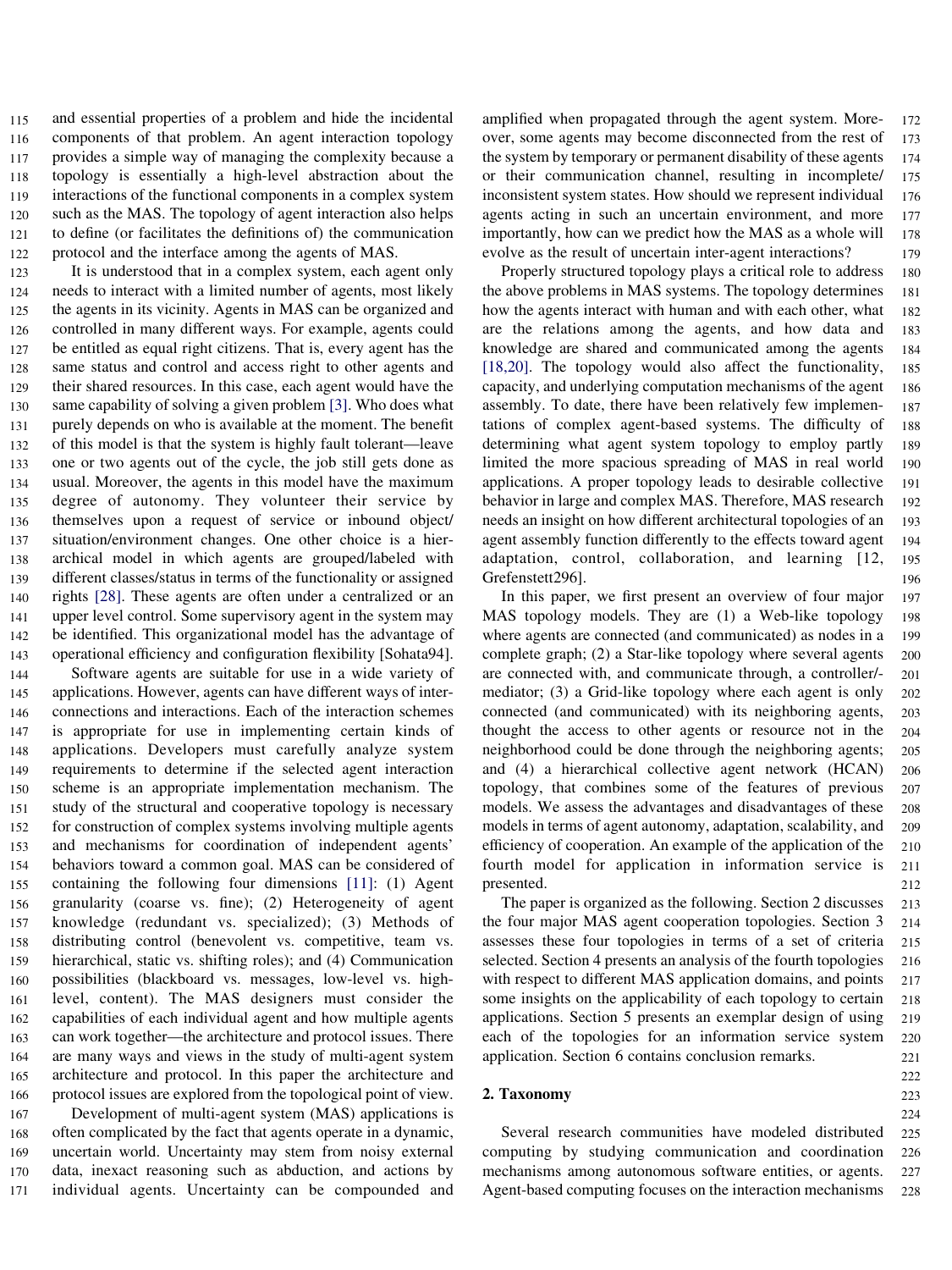among agents, which permit a rich set of coordinated activities. Effective models of interaction require the following basic capabilities:  $229$ 230 231

232

241

- (1) A transport mechanism to convey messages in an asynchronous fashion; 233 234
- (2) An interaction protocol, defining the available types of communications and their semantics; 235 236
- (3) A content language providing the base for composition of requests and their interpretation; and  $237$ 238
- (4) An agreed-upon set of shared vocabulary and meaning of concepts (often called on ontology). 239 240

The degree to which different agents play out distinct roles is certainly an important issue in MAS. The taxonomy presented in this paper is organized along the most important aspects of agents: degree of heterogeneity and degree of communication for interaction and knowledge sharing. The taxonomy is based on the common understanding that: (1) agents are ubiquitous, (2) agents have designated roles, reside at designated place, perform designated tasks for a designated person/controller, and (3) agents can be acting by their own (once deployed) or agents can be acting under coordination of other agents.  $242$ 243 244 245 246 247 248 249 250 251 252

The topology of multi-agent cooperation can be classified according to multiple criteria. In this paper, we use the following three criteria to characterize the cooperation: 253 254 255

- (1) The ways of activation, supervision, and communication between the agents [\[18\]](#page-14-0), i.e. how the agents invocate each other, requesting service from each other, and retrieve/pass data to each other; 256 257 258 259 260
- (2) The dependencies of the agents [\[19\]](#page-14-0), i.e. whether they function complementary to complete a task, i.e. each functioning on the same course or differently aspects of a course, and 261 262 263 264
- (3) The ways of sharing data, knowledge and other resources, including considerations of at what level they share the data and knowledge to complete a given task [\[30\].](#page-15-0) 265 266 267

In this section we study four basic MAS topological structures: (1) a Web-like topology, (2) a Star-like topology, (3) a Grid-like topology, and (4) a Hierarchical Collective Agent Network (HCAN) topology. Note that this study is not about the physical links between the agents. Our concern is on the functional links (and interactions) among the agents enabled either by physical links or by virtual communication channels. The four MAS topologies of our study are described in the following.

#### 2.1. Web-like topology

A Web-like topology is featured with a uniform interconnection of the agents in a cooperative environment. That is, every agent node can have directly interaction with all other agent nodes. Usually, these interactive agent nodes form a complete graph, as shown in Fig. 1. 281 282 283 284 285



Fig. 1. Web-like topology of agent interaction.

In the Web-like topology, the collection of distributed agents acts as equal members of the community. In this topology, all of the agents have the same internal structure as well as operation goals, domain knowledge, and possible action choices. They also have the same procedure for selecting among their actions. The only differences among agents may be their sensory inputs and the actual actions they take: they may be situated differently in the world or in different environmental settings. Although the agents have identical capabilities and decision procedures, they may have limited information about each other's internal state and sensory inputs. Thus they may not be able to predict each other's actions.

The Web-like topology can also be formed in virtual when the MAS employs an agent-activation scheme called requestand-service protocol, a blackboard kind of communication and task activation approach. In the request-and-service protocol, every agent in the MAS can response to a call issued by one of the agent and perform the task requested, and could be called by other agents to perform specific tasks. That makes the agents seemed all connected directly. 317 318 319

In the Web-like topology, the agents are empowered as equal-right citizens in a MAS society. Every agent receives the same command and request, share the same data and resources, and act at the same level (though functioning differently in terms of the problem to be solved). Each agent can call any other agents, and be called by any other agents. The General Magic's MAS model is a representative example of this kind of topology [\[34\].](#page-15-0) General Magic models MAS as an electronic marketplace that lets providers and consumers of goods and services find one another and transact business. This marketplace is modeled as a network of computers supporting a collection of places that offer services to mobile agents. All agents have the same capability to travel from one place to another, to meet other agents which allows them to call one another agent's procedures, to create connections to allow an agent to communicate with another agent in a different place, and to have authority to indicate the real-world individual or organization that the agent represents. Note that in Web-like topologies, agents can perform their service by themselves autonomously upon a request of service (ROS) or inbound objects or situation/environment changes. 320 321 322 323 324 325 326 327 328 329 330 331 332 333 334 335 336 337 338 339 340

A number of variations to the Web-like model exist. For example, the agents are organized in groups (subsets) and 341 342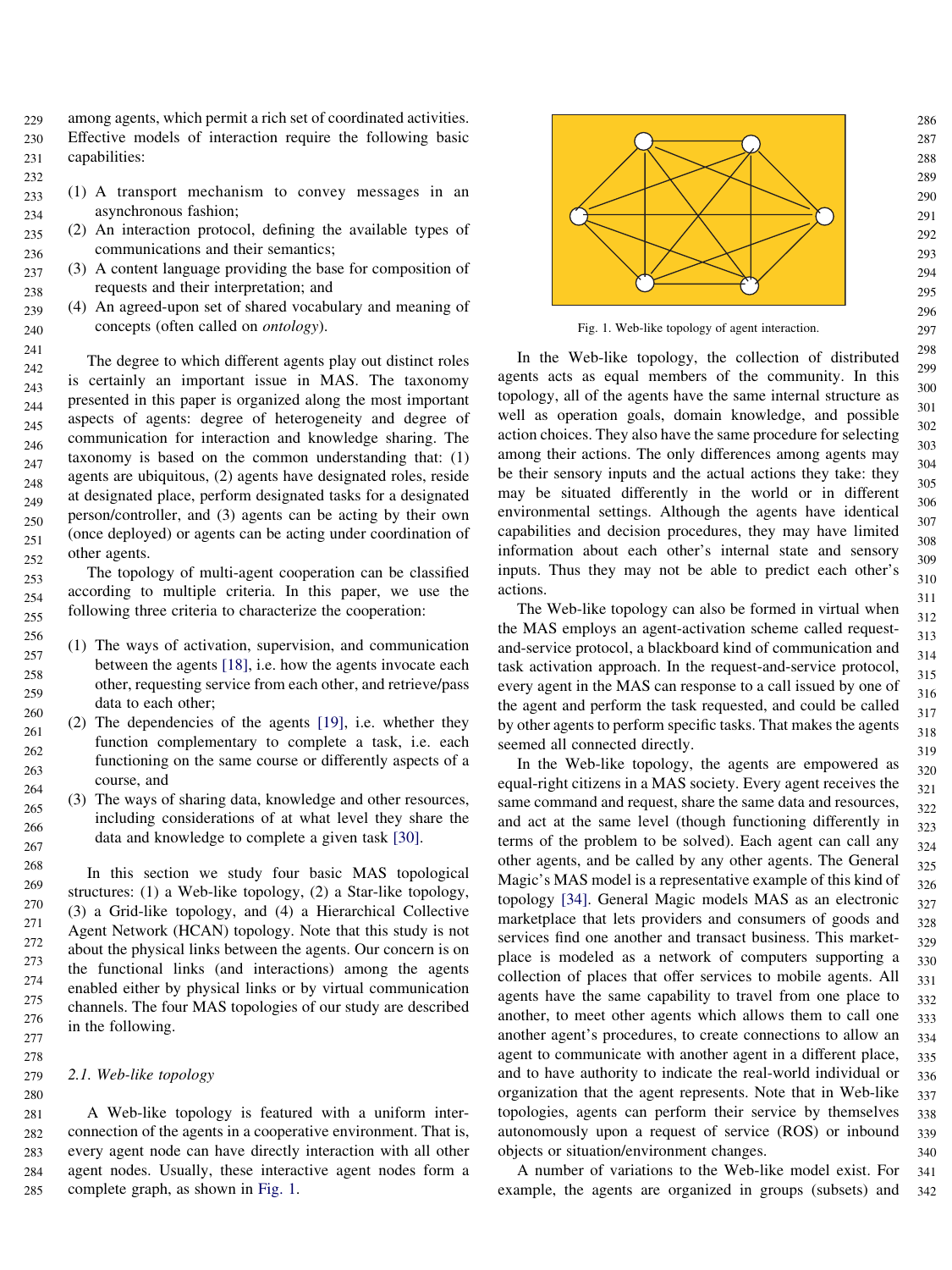agents in each subset are fully connected in the Cougaar MAS architecture. The Cougaar architecture supports a distributed plan, similar to a partitioned blackboard, which is interconnected but not replicated across the agent society [\[9\].](#page-14-0) This means that information is shared among only the interested parties. This simple concept, combined with some proven concepts of locality of reference, minimizes the communication requirements and makes possible a managed agent network required of large-scale distributed systems. 343 344 345 346 347 348 349 350 351

#### 2.2. Star-like topology 353 354

352

Unlike in Web-like topology where agents can be cooperative in their own all together by some implicit agreement or activation protocol, there may be actions that require explicit coordination for successful execution. In a starlike topology, the activities of the agents are coordinated or administered by some supervisory (or facilitator) agents designated in the assembly. Only agents that have connections built and specified to the coordinator can interact with each other. That is, the agents are more under control and stipulation than those in the Web-like topology. In this topology, functional invocation and data communication is often brokered through connections to one or more facilitating agents. The facilitator is responsible for matching requests from users to agents, with descriptions of the capabilities of the agents in its possession. A structural diagram of such topology is shown in Fig. 2, where the center nodes in dark color denote the coordinators. 355 356 357 358 359 360 361 362 363 364 365 366 367 368 369 370 371 372

Most agent architectures contain specialized agents that are suited for specific operations within the application domain and environment. Often sophisticated systems of application were decomposed into modules, each of which was then transformed into an agent or multi-agents. These agents then are divided into different groups. Agents in each group are capable of performing a specific kind of tasks. In this configuration, the agents may not communicate with each other directly. A supervisor, controller, or mediator is then needed to distribute and coordinate the tasks. Examples of such control agents include (1) the SRI's OAA facilitator [\[24\];](#page-15-0) (2) the CMU's RETSINA Matchmaker [\[32\]](#page-15-0); and (3) the Infosleuth's Broker [\[26\]](#page-15-0). 373 374 375 376 377 378 379 380 381 382 383 384 385

In SRI's Open Agent Architecture (OAA), the facilitators are responsible for matching requests from users and agents,



with descriptions of the capabilities of other agents, and then delegate the tasks to qualified/available agents [\[8\].](#page-14-0) Thus, it is not generally required that a requester (user or agent) know the identities, locations, or number of other agents involved in satisfying a request. Facilitators are not viewed as centralized controllers, however, but rather as coordinators, as they draw upon knowledge and advice from several different, potentially distributed, sources to guide their delegation choices. This scheme makes it possible for software services to be provided through the cooperative efforts of distributed collections of autonomous agents. 400 401 402 403 404 405 406 407 408 409 410

In a distributed agent framework of Star-like topology, a dynamic community of agents, where multiple agents contribute services to the community, is often conceptualized. When external services or information are required from a given agent, instead of calling a known subroutine or asking a specific agent to perform a task, the agent submits a high-level expression describing the needs and attributes of the request to a specialized facilitator agent. The facilitator agent will make decisions about which agents are available and capable of handling sub-parts of the request, and will manage all agent interactions required to handle the complex query. One advantage of this quasi-distributed agent architecture is that it allows the construction of MAS that are more flexible and adaptable than the fully distributed object frameworks such as those in the Web-like topology. Individual agents can be dynamically added to the community easily, extending the functionality that the agent community can provide as a whole. The agent system of Star-like topology is also able to adapt to available resources in a way that hard-coded distributed objects systems cannot. 411 412 413 414 415 416 417 418 419 420 421 422 423 424 425 426 427 428 429 430

One of the important issues to consider when designing a multi-agent system is whether the different agents will be benevolent or competitive. Even if they have different goals, the agents can be benevolent if they are willing to help each other achieve their respective goals [\[15\]](#page-14-0). On the other hand, the agents may be selfish and only consider their own goals when acting. In the extreme, the agents may be involved in a zerosum situation so that they must actively oppose other agents' goals in order to achieve their own. The Star-like topology is more empowered to solve these kinds of goal and action conflicts among the group of agents. 431 432 433 434 435 436 437 438 439 440 441

> 442 443 444

#### 2.3. Grid-like topology

In a grid-like topology, each agent cooperates with a group (an agency) of agents in its neighborhood (in terms of functional connections) that is a subset of agents in the assembly (or community). Each agent has direct connections (in terms of cooperation behavior) to the agents in its neighborhood group (logically, not necessary physically or geographically). Each group may be administered by a supervisor/facilitator designated. Interaction to agents not residing in the neighborhood must pass through the facilitators of the neighborhoods. Such interaction may pass multiple agents in cascade. The designation of facilitator may be Fig. 2. Star-like topology of agent cooperation. changed dynamically in terms of the efficiency of interaction it 445 446 447 448 449 450 451 452 453 454 455 456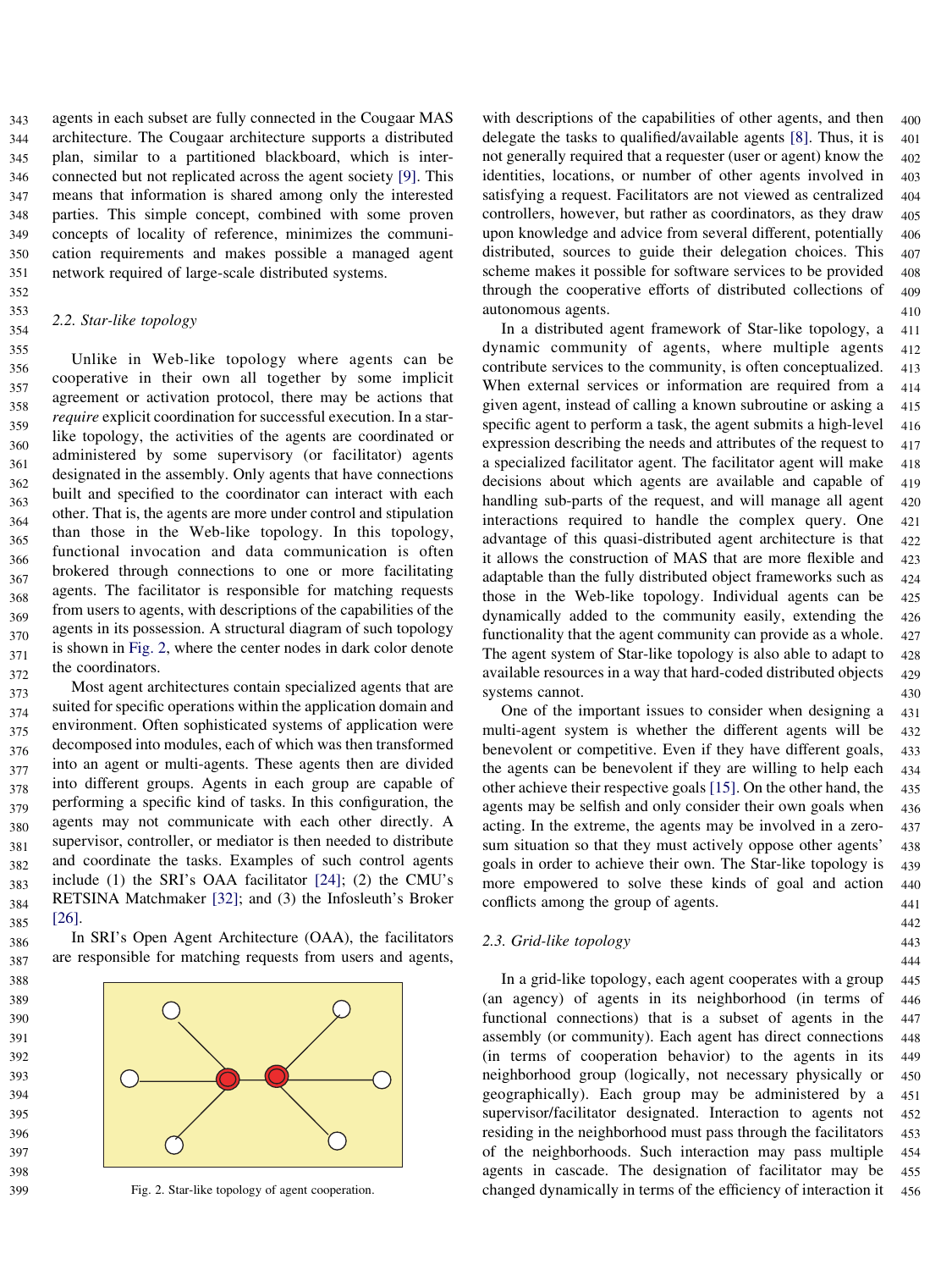

512 513

Fig. 3. Grid-like topology of agent cooperation.

enables. Fig. 3 shows a diagrammatic illustration of this topology, where the nodes in dark color denote facilitators under current designation. 469 470 471

Simply described, a grid-like topology is an environment consisting of areas. Areas are required to have exactly one local area coordinator, which is an agent that acts as a facilitator for other agents within its area. Agents can be identified as being inside an area if they have registered with the area's local coordinator. Agents will use the services of local area coordinators to access other agents in the system. Agents can advertise services and find out about other agents' services by means of agent registry or yellow page servers. Agents requiring data sharing with other agents can join virtual environments called cooperation domains, which are supported by cooperation domain server agents. 472 473 474 475 476 477 478 479 480 481 482 483

dinator, which is an agent that acts as a facilitator for agents, The agents at the upper levels exordinate.<br>
Minitis area. Agents can be identified as being of the agents at the upper levels using a centre<br>
or as it they The agents in Grid-like topology form a more federated agents society. It has relatively low communication and computational requirements, meaning that there are virtually no constraints on the system size. The simplicity of agent interactions also makes it amenable to quantitative mathematical analysis. Each group of agents has a meta-agent that serves as the agent/task manager, which decomposes a task and distributes it to the individual functional agents or other agent managers. Example of MAS in the grid-like topology can be seen at the Object Manager Group (OMG)'s Model [33]. This model is composed of agents (i.e. components) and agencies (i.e. places) as entities that collaborate using general patterns and policies of interaction. Under this model, agents are characterized by their capabilities (e.g. inference, planning, and so on), type of interactions (e.g. synchronous, asynchronous), and mobility (e.g. static, movable with or without state). Agencies, on the other hand, support concurrent agent execution, security and agent mobility, among others. 484 485 486 487 488 489 490 491 492 493 494 495 496 497 498 499 500 501 502

In many systems, hierarchically organized collections of planning agents that are committed to one particular planning problem are deployed. For example, in MPA- Multi-agent Planning Architecture of SRI [35], the activities of these agents are coordinated by meta-PAs (PAs that control other PAs) with specialized knowledge about strategies for division of labor, conflict resolution, and (in the future) plan merging. Each meta-PA is responsible for coordinating activities among its collection of PAs and other planning clusters. 503 504 505 506 507 508 509 510 511

#### 2.4. HCAN topology

A fourth topology, named a hierarchical collective MAS model, is presented in this section. The hierarchical collective agent network (HCAN) topology of agent cooperation is shown by diagram in Fig. 4. Main properties of the HC topology are (1) Agents are grouped in layers, (2) the layers are organized in hierarchy, (3) agents in each layer are not connected, (4) agents between layers are fully connected, and (5) the control and coordinate of the agent at each layer are through the agents at the higher level. 516 517 518 519 520 521 522 523 524

In the HCAN, agents at the lower level (the data managing module) interface directly to individual sensor/information resources. These agents act in a distributive fashion to process conceptual queries, filter retrieved information using simple proposition logics, and extract useful information as instructed by upper-level (the reasoning or user interface modules) agents. The agents at the upper levels coordinate the activities of the agents at the lower levels using a centralized goal-driven control strategy. They issue conceptual queries, perform data integration and knowledge extraction, and make crossreference of the information retrieved. The coordinate agents at these levels will apply certain data analysis models and employ reasoning-integration technique to fuse information reported by retrieval agents at the lower levels. Special humansystem interfacing agents will provide continual support for interactions between user and the systems, and provide intelligent and dynamic information summarization, annotation, and presentation based on the user-originated inputs and queries. 525 526 527 528 529 530 531 532 533 534 535 536 537 538 539 540 541 542 543 544

The major functionalities and design tradeoffs of the HCAN topology are as follows. The HCAN topology is flexible in terms of the ability in which communities of agents can be assembled, and the flexibility with which services can be added at runtime and brought into use without requiring changes to the other part of the agent assembly. A unified set of concepts, declarations and interfaces that are consistent across all services in the framework, and the role played by the agents at different levels are defined. The HCAN topology strikes a balance between the centralized control and distributed computation by allowing distributive agent operations within layers of the hierarchy and enforcing centralized control between the layers of the hierarchy, thus eases the coordination and control needed to manage interactions between agents.



Fig. 4. Hierarchical collective topology of agent cooperation.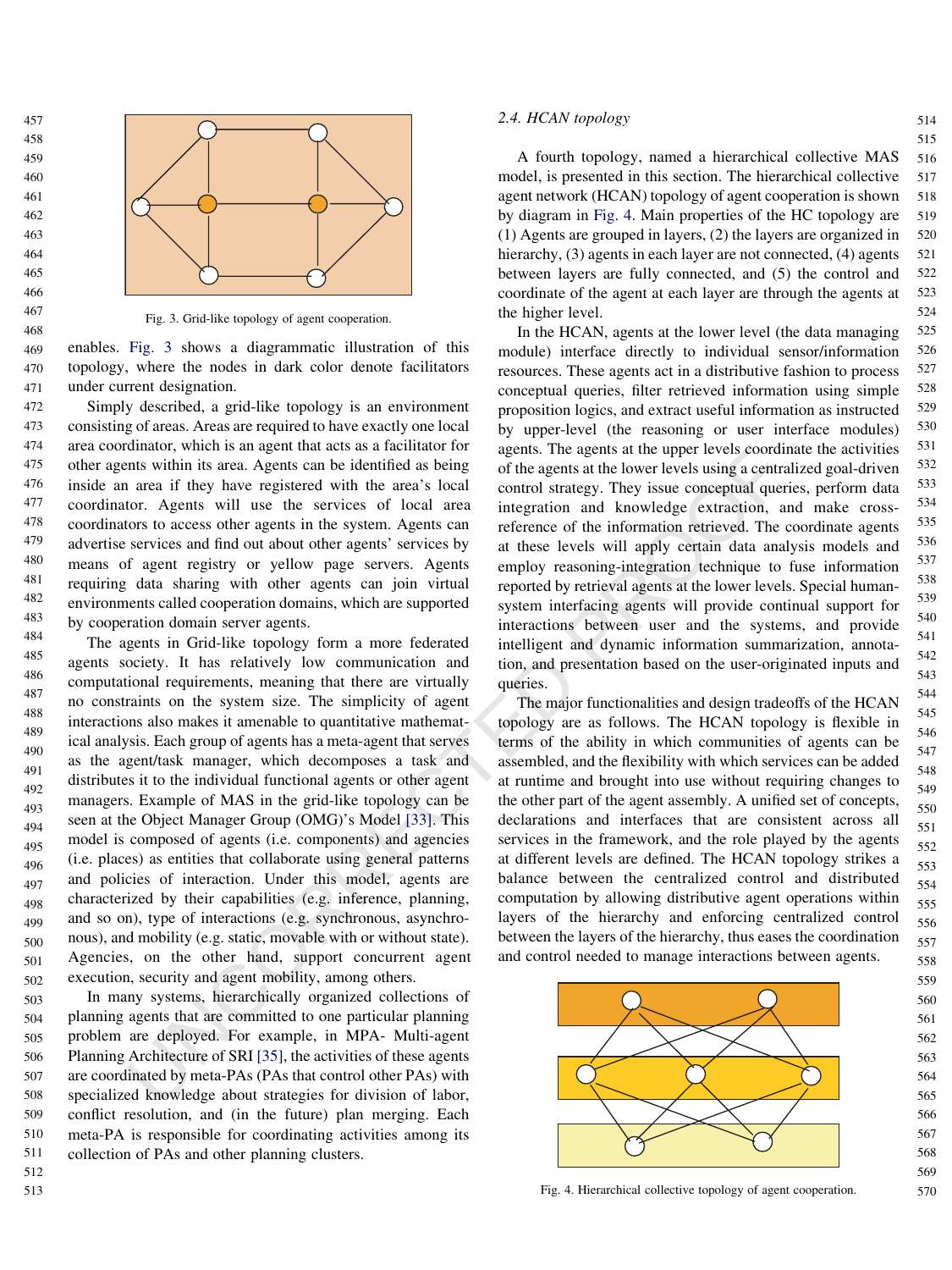Table 1 Features of four major MAS topology 571

|                              | Web        | Star           | Grid           | <b>HCAN</b>    |
|------------------------------|------------|----------------|----------------|----------------|
| Center controller /mediator? | No         | Yes            | Partly         | Partial        |
| Agents all at equal level?   | Yes        | N <sub>0</sub> | N <sub>0</sub> | N <sub>0</sub> |
| One to all interaction?      | Yes        | N <sub>0</sub> | N <sub>0</sub> | N <sub>0</sub> |
| Complete communication link? | <b>Yes</b> | No             | Partly         | Partial        |
| Local/global distinction?    | No         | No             | Yes            | Yes            |
| Automatic service response?  | Yes        | N <sub>0</sub> | Partly         | Partial        |

The rationale behind the HCAN topology is again the concept of shared and distributed intelligence. It is not a good idea to develop agents with capability of doing everything. Agent must be task-specific for doing something, and for doing some small things really well. That is, agents are specialists on special tasks. For example, it is not necessary to require an agent to possess all the perception, action, and reasoning components, which are necessary for being autonomous and adaptive. Rather, it can be an agent system in which there are agents responsible for perception, agents responsible for action, agent responsible for reasoning, and agents responsible for learning and augment the knowledge of the other agents or accumulate and store the knowledge to a place that are accessible by all the agents. Where the perception agents feed the reasoning agents, the reasoning agents feed the action agents, and the learning agents feed both the reasoning and action agents, etc. Thus, the functionality of an agent must always be limited to a specific domain, on a specific task. That is, based on this observation and understanding the MAS comes into play. 581 582 583 584 585 586 587 588 589 590 591 592 593 594 595 596 597 598 599 600 601

## 2.5. Summary

Table 1 Summarizes the structure characteristics of the above four MAS topology.

## 3. Analyses

In this section we explore the advantages and disadvantages of the topologic models of the above in terms of their effects to agent autonomy, adaptation, communication, learning, and efficiency of cooperation. The topology should facilitate the intensive knowledge embedding, accumulation, and incorporation for MAS. A multi-agent system is dynamic in nature, meaning that agents can be added to it or removed from it from time to time. Thus, an agent system topology must also facilitate the dynamic property of agents. The study here focuses on how the specific topology boosts or attenuates the major agent features and functionalities required by MAS, based on a set of agent properties defined as the following: 610 611 612 613 614 615 616 617 618 619 620 621 622

(1) Autonomous. It is known that agents, whether in a MAS or stand-alone, should be proactive, goal directed and act on their own (self-starting behavior) or perform tasks on some user's behalf. Effectiveness of goal achieving is one important property of agents. 623 624 625 626 627

- (2) Cooperative. Agents in a MAS should be specially equipped with the ability to work with other agents to achieve a common goal. They must behave effectively at both self-organizing and delegating states, effective under coordination and negotiation, and conscious of conflict resolution. 628 629 630 631 632 633
- (3) Trustful. The agents must be reliable when exerting their autonomy in performing the tasks designated by human. They must perform the tasks and complete the tasks in the quality and time as the human instructed. 634 635 636 637
- (4) Flexible. Agents in MAS should be flexible in terms of system reconfiguration and task delegation. Agents should be able to join and participate the cooperation community at any time, i.e. dynamic inhabitation. Configuration flexibility leads to scalability that is also critical to MAS operating in dynamic environment. 638 639 640 641 642 643
- (5) Adaptive. Agents should have a certain level of ability to selectively sense and act/re-act to the environmental situation changes, and should be readily/easily transplantable to different environmental applications. 644 645 646 647
- (6) Interactive. Most agents are required to communicate and interoperate efficiently with humans, other systems, and information sources. Agents in MAS must be especially capable of dealing with the complexity issues of resource sharing, distribution, and deadlock breaking. 648 649 650 651 652
- (7) Reactive. The ability to learn and improve the functionality with experience is a very desirable feature of agents. Agents able to dynamically adapt to and learn from the environment will have better capability to adapt to situation/environment changes. 653 654 655 656 657

## 3.1. Web-like topology

Both advantages and disadvantages of the Web-like topology are associated with its indiscriminative behavior of agent activation. The Web-like MAS topology facilitates parallelism and entitles redundancy. While parallelism is achieved by assigning different tasks or abilities to different agents, robustness is a benefit of multi-agent systems that have redundant agents. If control and responsibilities are sufficiently shared among different agents, the system can tolerate failures by one or more of the agents. Domains that must degrade gracefully are in particular need of this feature of MAS: if a single entity -processor or agent- controls everything, then the entire system could crash if there is a single failure. 662 663 664 665 666 667 668 669 670 671 672 673

One question often asked of this kind of MAS is that in such a closely coupled relation among agents—agent network, can agents be really equal members of a society? Or, is this especially good for the joint functionality of a MAS? The answer may depend on what application domain the agent system works in. Although multi-agent systems are often described as being intrinsically more robust than a single agent by virtue of redundancy, fault tolerance is not a natural byproduct of duplication but only emerges through careful design. A complex MAS cannot always be created through cloning a group of single agents designed for the same task. 674 675 676 677 678 679 680 681 682 683 684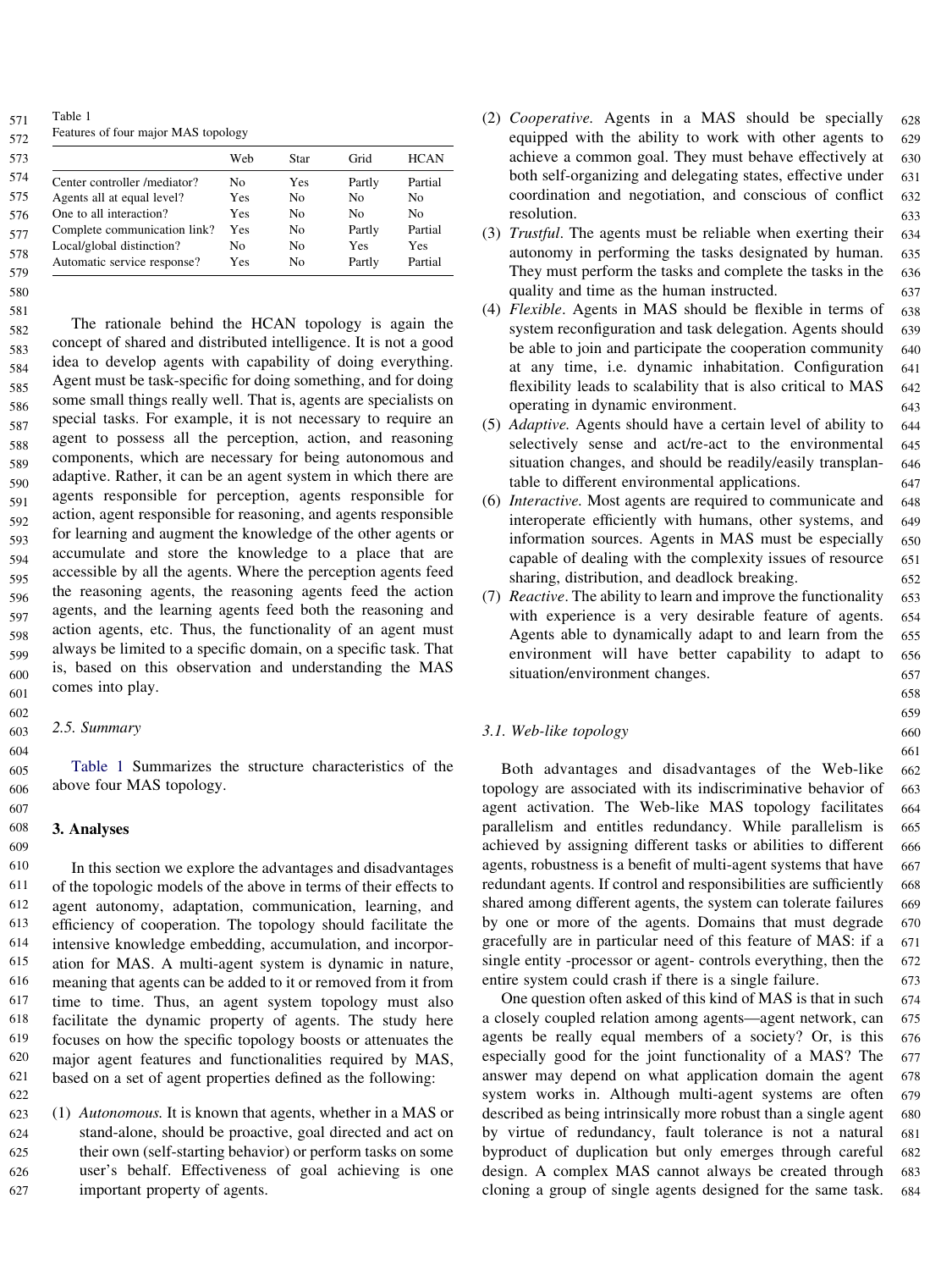There has to be some awareness, either on the part of the agents or the system designer, of the role that other members will play in completing the task. Unless the global task is somehow partitioned among the agents, they will either interfere with each other or converge on a sub-optimal division of labor. Thus, the reason why a complete-graph kind of topology is not necessary, and probably undesirable, is that the global interaction with all agents in a domain or application environment is likely not necessary. Moreover, the design of that kind of global interaction system is too complex to deal with. The functional structure of individual agent in Web-like topology is also most complex among the topologies because the agent there needs to know how to communicate with the others, while in other topologies the communication can be handled by the facilitator or broker agent. 685 686 687 688 689 690 691 692 693 694 695 696 697 698 699 700

#### 3.2. Star-like topology 702

701

703

An advantage of star-like topology is its loosely enforced control and coordination. Though control and coordination limits the boundary of cooperation the agents can reach, it is desirable when efficiency of cooperation is a main issue that needs to be ensured. The star-like topology is suitable for the environment and applications where the MAS is to act as a central planner, that involves team negotiation and needs awareness of what each agent knows and does. It also possesses functional suitability and self-consciousness—each agent is dissimilar in functionality, the dissimilarity determines and distributes tasks. The use of facilitators in OAA offers both advantages and weaknesses with respect to scalability and fault tolerance [\[6\].](#page-14-0) For example, on the plus side, the grouping of a facilitator with a collection of client agents provides a natural building block from which to construct larger systems. On the minus side, there is the potential for a facilitator to become a communication bottleneck, or a critical point of failure. 704 705 706 707 708 709 710 711 712 713 714 715 716 717 718 719 720

In Star-like topology, the control agent focuses on the interaction mechanisms among agents, which permits a rich set of coordinated activities. Effective models of interaction require some basic capabilities: (1) a transport mechanism to convey messages in an asynchronous fashion, (2) an interaction protocol, defining the available types of communications and their semantics, (3) a content language providing the base for composition of requests and their interpretation, and (4) an agreed-upon set of shared vocabulary and meaning of concepts (often called on ontology). Some MAS use game theoretic model for multi-agents cooperation and rely on the assumption that all agents are fully rational. In general, for a set of agents to cooperate, there is a need for a shared ontology among them. It is more critical to have a shared ontology for agents to interoperate without passing through a facilitator. 721 722 723 724 725 726 727 728 729 730 731 732 733 734 735 736

Another advantage of mediated topology is that it is easy to define a system in terms of agent-mediated processes. The moderated multi-agent systems are particularly well suited to process and workflow automation, electronic commerce, distributed problem solving, Internet applications. 737 738 739 740 741

#### 3.3. Grid-like topology

The grid-like topology makes a tradeoff between increasing the number of agents that can interact directly with each other and retain control of monitoring of agent activities in a reasonable range. The approach is suitable for MAS designed to operate in a well-defined global environment and objectives. The topology entitles the relative merits of model-free and model-based methods. Consider the facilitating of local or networked configuration of the MAS as another criterion, the grid topology is advantages than the other topologies of MAS. 744 745 746 747 748 749 750 751 752

The locally interacted agents in Grid-like topology may demonstrate complex group behavior advantages over the fully connected agent assembly. When agents have similar goals, they can be organized into a team. Each agent then plays a separate role within the team. With such a benevolent team of agents, one must provide some method for assigning different agents to different roles. This assignment might be obvious if the agents are very specific and can each only do one thing. However in some domains, the agents are flexible enough to interchange roles. 753 754 755 756 757 758 759

#### 3.4. HCAN topology

The HCAN topology makes a tradeoff between distributive and centralized control of multiple gent systems. The collective nature of the agents in the HCAN paradigm overcomes some of these difficulties, for example, relieving the burden of dataexchanges between fellow agents by limiting agent communication to vertical layers of the assembly only. The collective nature of agent relation in the hierarchical architecture simplifies the functional design of the agent interactions and enhances the security and efficiency of the information processing.

Basically, the HCAN is desirable when the MAS is required to have the following functionalities.

- (1) A flexible software architecture for accommodating system augmentation and evolutions; 780 781
- (2) A powerful representation schema for accommodating heterogeneous forms of information;
- (3) A diverse interface for various input resources, output formats, and human interactions;
- (4) An ability of reasoning on incomplete and inconsistent information, and extracting useful knowledge from the data of heterogeneous resources;
- (5) An ability of incorporating real-time dynamics of the information resources into the system anytime during the operation, and promptly adjusting the reasoning mechanisms;
- (6) An ability of summarizing and refining knowledge extracted, and distinguishing mission and time critical knowledge from insignificant and redundant ones; 793 794 795
- (7) A capability of supplying meaningful and accurate explanations, both qualitatively and quantitatively, of the automated system actions; and 796 797 798

742 743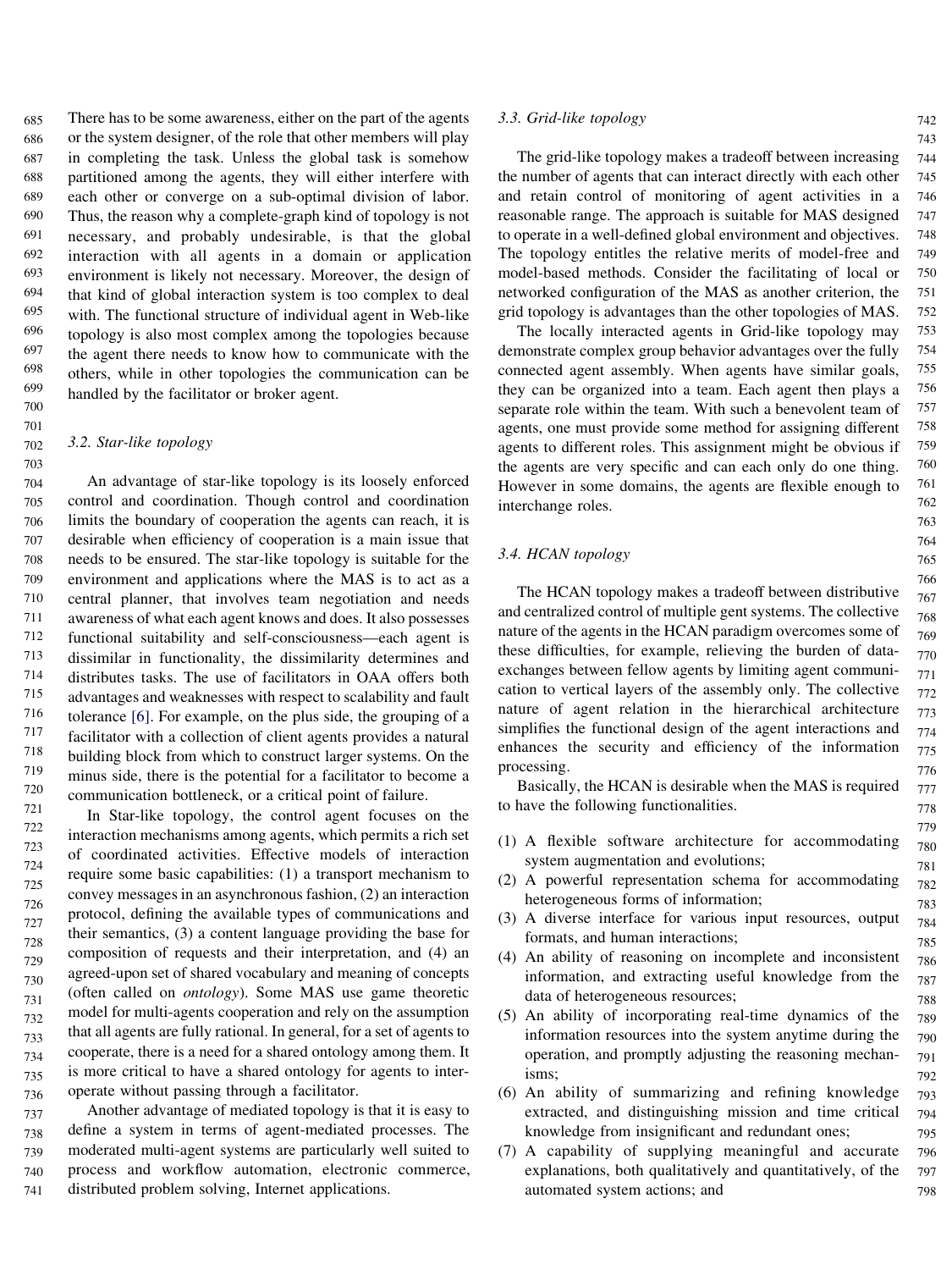Table 2 Assessment of the topologic models 799

811

|             | Web | <b>Star</b> | Grid | <b>HCAN</b> |
|-------------|-----|-------------|------|-------------|
| Autonomy    |     |             |      |             |
| Cooperative |     |             |      |             |
| Trustful    |     |             |      |             |
| Flexible    |     |             |      |             |
| Adaptive    |     |             |      |             |
| Interactive |     |             | 3    |             |
| Reactive    |     |             |      |             |

(8) A capability of providing adequate control and scrutinizing of the system operations under the environmental constrains of the given situation. 810 812

There is a need for mechanisms for advertising, finding, fusing, using, presenting, managing, and updating agent services and information in most MAS applications. To address these issues, the notion of middle agents was proposed [\[11,22,23\]](#page-14-0). Middle agents are entities to which other agents advertise their capabilities, and which are neither requesters nor providers from the standpoint of the transaction under consideration. The advantage of middle agents is that they allow MAS to operate robustly when confronted with agent appearance, disappearance, and mobility. There are several types of agents that fall under the definition of middle agents. Note that these types of agents, which are described below, are defined so vaguely that sometimes it is difficult to make a clear differentiation between them. 813 814 815 816 817 818 819 820 821 822 823 824 825 826 827

- $\Box$  Facilitators. Agents to which other agents surrender their autonomy in exchange for the facilitator's services. Facilitators can coordinate agents' activities and can satisfy requests on behalf of their subordinated agents. 828 829 830 831
	- $\Box$  *Mediators.* Agents that exploit encoded knowledge to create services for a higher level of applications.
	- $\Box$  Brokers. Agents that receive requests and perform actions using services from other agents in conjunction with their own resources.
	- $\Box$  Matchmakers and yellow pages. Agents that assist service requesters to find service provider agents based on advertised capabilities.
	- $\Box$  Blackboards: Repository agents that receive and hold requests for other agents to process.

The HCAN provides a proper balance on the need of centralized and distributed middle agents for the control and coordination of the multi-agents in the complex system. 843 844 845

The assessments of the four major topologies are summarized in Table 2. We give a rating of 1–5 to each of the performance measurements for each topology, where a rating of 1 is the lowest and 5 is the highest. The assignments are somehow subjective. 846 847 848 849 850

#### 4. Applications 852

853

851

After comparing the four basic topological structures and their pros and cons, we can now relate the major topologies to 854 855

the diverse sets of MAS applications. It is noted that most of the agent research and development up to date are in the area of agent modeling and agent building tools. Wide spreading true applications are still lacking. Over hundred agent construction toolkits, development environment, or component libraries can be returned from a simple search on Internet. Chauhan and Baker, 1998's JAFMAS supports directed (point to point) communication as well as subject based broadcast communications [\[5\]](#page-14-0). Ciancarini et al [\[7\]](#page-14-0) introduced PageSpace as a referential architecture for designing interactive multi-agent applications, using variants of the coordination language Linda to guide their interactions. Several kinds of agents live in the PageSpace: user interface agents, personal home agents, agents that implement applications, and agents that interoperate with legacy systems. Suzuki et al. [\[31\]](#page-15-0) proposed 'self-migrating threads' as a new cluster-computing paradigm for multi-agent applications, which can be viewed as the interactions among autonomous computing entities, each having its own objectives, behavior, and local information in a synthetic world. Self-migrating threads have both navigational autonomy of mobile agents and fine computation granularity of threads. In ZEUS [\[25\],](#page-15-0) coordination is supported through use of conversation classes that agents utilize to manage their interactions with other agents during problem solving. The conversation classes implement rule based automata models, similar in spirit to the way co ordination behavior is managed in ZEUS. 856 857 858 859 860 861 862 863 864 865 866 867 868 869 870 871 872 873 874 875 876 877 878 879 880 881 882 883

Multi-agent systems (MASs) provide for the modeling of practical systems in the fields of communications, flexible manufacturing, and air-traffic management [\[4,27\].](#page-14-0) Some of the previous work in multi-agent system development concentrated on domain-independent frameworks, standard protocol definitions, some handling of uncertainty and utility, and extensive models of collaboration [\[16\]](#page-14-0). However, there lacks methods for solid decision-theoretic model of agents learning, adaptation, control and collaboration. Arai et al presented a reinforcement learning approach known as Profit-sharing that allows agents to learn effective behaviors with in dynamic and multi-agent environments [\[1\]](#page-14-0). The increased prevalence of agents raises numerous practical considerations. Three of these are (1) adaptability to unforeseen conditions, (2) behavioral assurance, and (3) timeliness of agent responses [\[2,14\]](#page-14-0). Two questions are always asked about any type of technology. (1) What advantages does it offer over the alternatives? And (2) In what circumstances is it useful? The same questions apply to the study of topologies of MAS. The evolution of Multi-Agent Systems and the growing interest in multi-agent development platforms have leaded to some interesting tools for agent software developers. Although, some platforms are grounded on well-known models, platforms for development of agents are widely heterogeneous globally. Questions remaining: What topology of agent interaction is good for what kind of applications? 884 885 886 887 888 889 890 891 892 893 894 895 896 897 898 899 900 901  $902$  $903$ 904 905 906 907 908 909

We first take a look at some examples to see the diversity of MAS applications and what kind of cooperation topology is needed for each of the applications. 910 911 912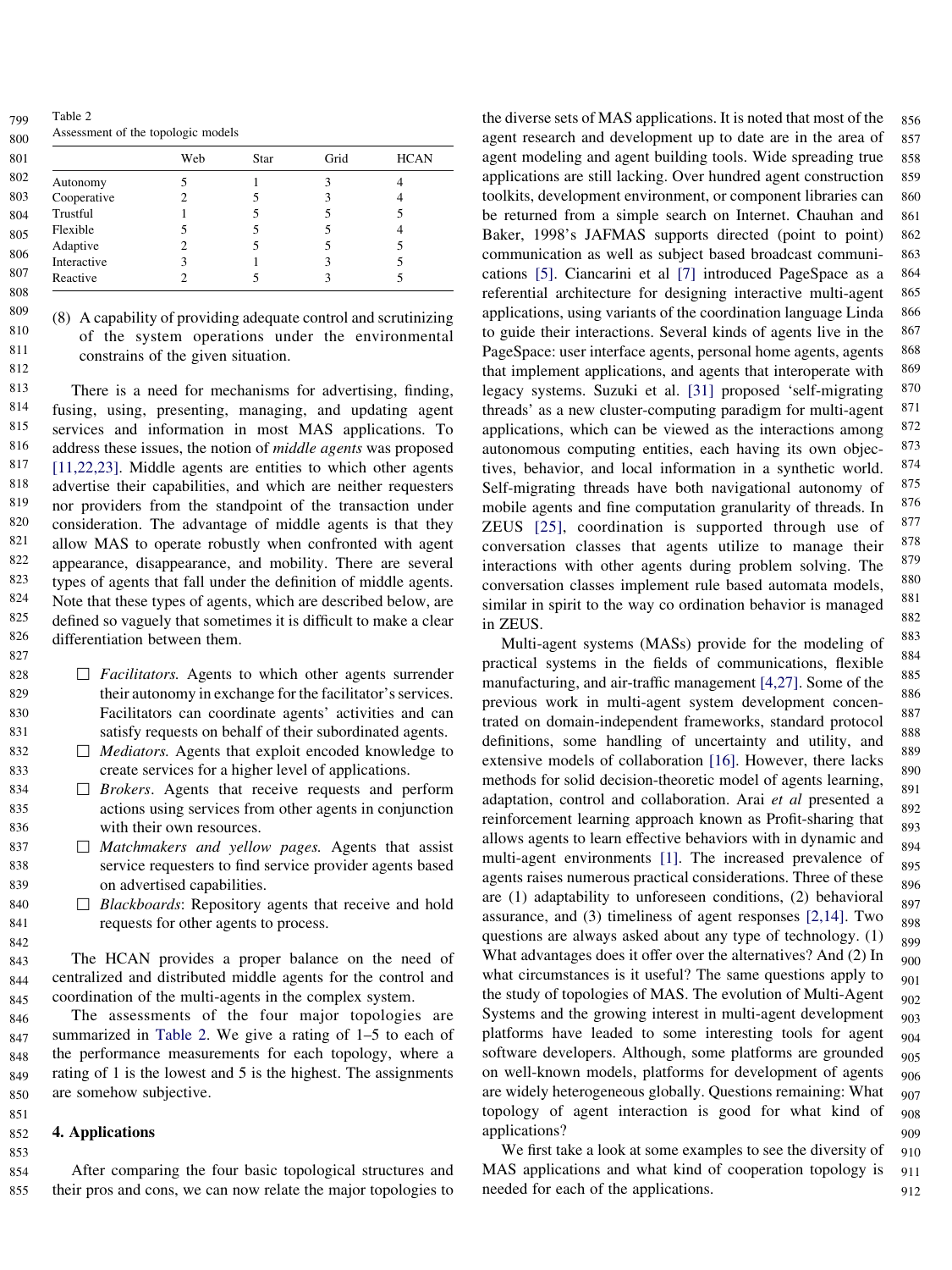1. An electronic commerce application might have buyer agents, seller agents, stocking agents, database management agents, email agents, etc. A loan approval application ties together branch banks, the main bank, loan underwriting companies, and credit reporting companies, and automates much of the loan approval process. All of these agents involve distributed computation or communication between components, need to communicate with each other, and must have the capability of working together to achieve a common set of goals. Multi-facets of considerations must be made with respect to the differences in performance efficiency and competency when choose proper topology for the agent system in these applications. 913 914 915 916 917 918 919 920 921 922 923 924 925

2. Data fusion and mining applications that reason about the messages or objects received over a network require multiagents organized in sequences of work-flow and coordination, e.g. network interfacing agent, information searching agent, recording agents, inference agents, reporting generation agents, etc. The same situation applied to e-collaboration and e-learning applications. Agent system in these applications must balance the distributiveness and centralized control. 926 927 928 929 930 931 932 933 934

3. Automation applications for example in plant and process automation, workflow management, robotics including Unmanned Autonomous vehicles (UAV), etc. requires the agent to be capable of operating without much user input or intervention. An embedded factory controller might consist of a user interface agent, a database interface agent, a machine tool interface agent, and a process monitoring and control agent. All of these agents could run concurrently on the same processor or could be easily distributed across multiple processors. 935 936 937 938 939  $940$ 941 942 943 944

4. There are applications that require significant communications between components for sensing or monitoring of the environment, making decisions and performing autonomous operations. Since the agents in these applications need to have the ability to reason (i.e. draw inferences), they can easily perform sequences of complex operations based on messages they receive, their own internal beliefs, and their overall goals and objectives. For example, email and instant messaging system that uses software agents to implement the mail client. The system is designed to ensure that messages remain private. Privacy is assured because messages never reside on any server device. 945 946 947 948 949 950 951 952 953 954 955 956

While a peer-to-peer processing application has significant advantages over the client-server approach in these applications, agents in these systems must be highly autonomous meanwhile trustful. 970 971 972 973

974

1014 1015

Table 3 categorizes the major applications of MAS, with respect to the features of the application domain, specific problems deal with, and features of each type of the applications related to agent characteristics. 975 976 977 978

It would be desirable to have a statistics on the variations of MAS applications and the major system topology employed in each of the applications. There are two main factors that make it difficult to enumerate the application systems with respect to the topologic types of the agent interactions. One is the limited resource available for the real world MAS applications, especially lacking the application systems with significant influence to the field. The second is that in many real applications, there is no clear cut on which topology the agents in the system apply. More often the applications have a mixture of the interaction topologies among the interactions of the agents in the applications. Instead, we thus turned to a look at the MAS development/construction tools (toolkits, languages, libraries) to find the correspondences of the topology enabled/allowed by these systems/tools. We have evaluated 26 commercial and 39 academic MAS products and/or development packages/toolkits. [Tables 4 and 5](#page-10-0) summarize the systems. It is found that no any of the above topology is in a dominating position in either domain. However, two observations are worth to mention. One is that while the Star-like topology was seen in 28% of academic systems, there is no (0%) any commercial system adopting this scheme. The other is that the grid-like topology is the most popular one in both the commercial (23%) and academic (36%) systems. Note that quite an amount of systems also possesses the property as a mixture of both grid-like and star-like topology. If we consider this mixture topology together with the grid-like ones, then a majority in both academic and commercial systems is present. 979 980 981 982 983 984 985 986 987 988 989 990 991 992 993 994 995 996 997 998 999 1000 1001 1002 1003 1004 1005 1006 1007

It is not our intention to collect and summarize all published MAS application systems that have been built or reported. Therefore our discussion will be focused on the categories of applications, without referring to specific products or product systems. We thus present an extensive, but not exhaustive, list of work in the field. Despite the youth of the field, space does 1008 1009 1010 1011 1012 1013

Table 3 957

MAS systems with respect to application domains 958

| Domain of application                                   | Features of the application                                     | Type of agents in need | Suitable topology              | Complexity of interaction |
|---------------------------------------------------------|-----------------------------------------------------------------|------------------------|--------------------------------|---------------------------|
| Information service                                     | Mixture of distributive and centralized                         | <b>Diverse</b>         | Grid or HCAN                   | Low                       |
| Web search                                              | <b>Distributive</b>                                             | uniform                | Web-like                       | Low                       |
| Planning and Scheduling                                 | Centralized, semi-distributive                                  | Heterogeneous          | <b>Star-or Net-like</b>        | Mild                      |
| Process control (manufacture)<br>assembly, air traffic) | Semi-distributive, mixture of distribu-<br>tive and centralized | <b>Diverse</b>         | Grid or HCAN                   | High                      |
| Reasoning and decision making                           | Mixture of distributive and centralized                         | <b>Mixtures</b>        | <b>HCAN</b>                    | high                      |
| Data fusion and mining                                  | Centralized                                                     | Mixtures               | Star or grid or<br><b>HCAN</b> | mild                      |
| Simulation                                              | Mixture of distributive and centralized                         | Diverse kinds          | Star or grid                   | High                      |
| E-commerce                                              | Peer-to-peer                                                    | uniform                | Web-like                       | low                       |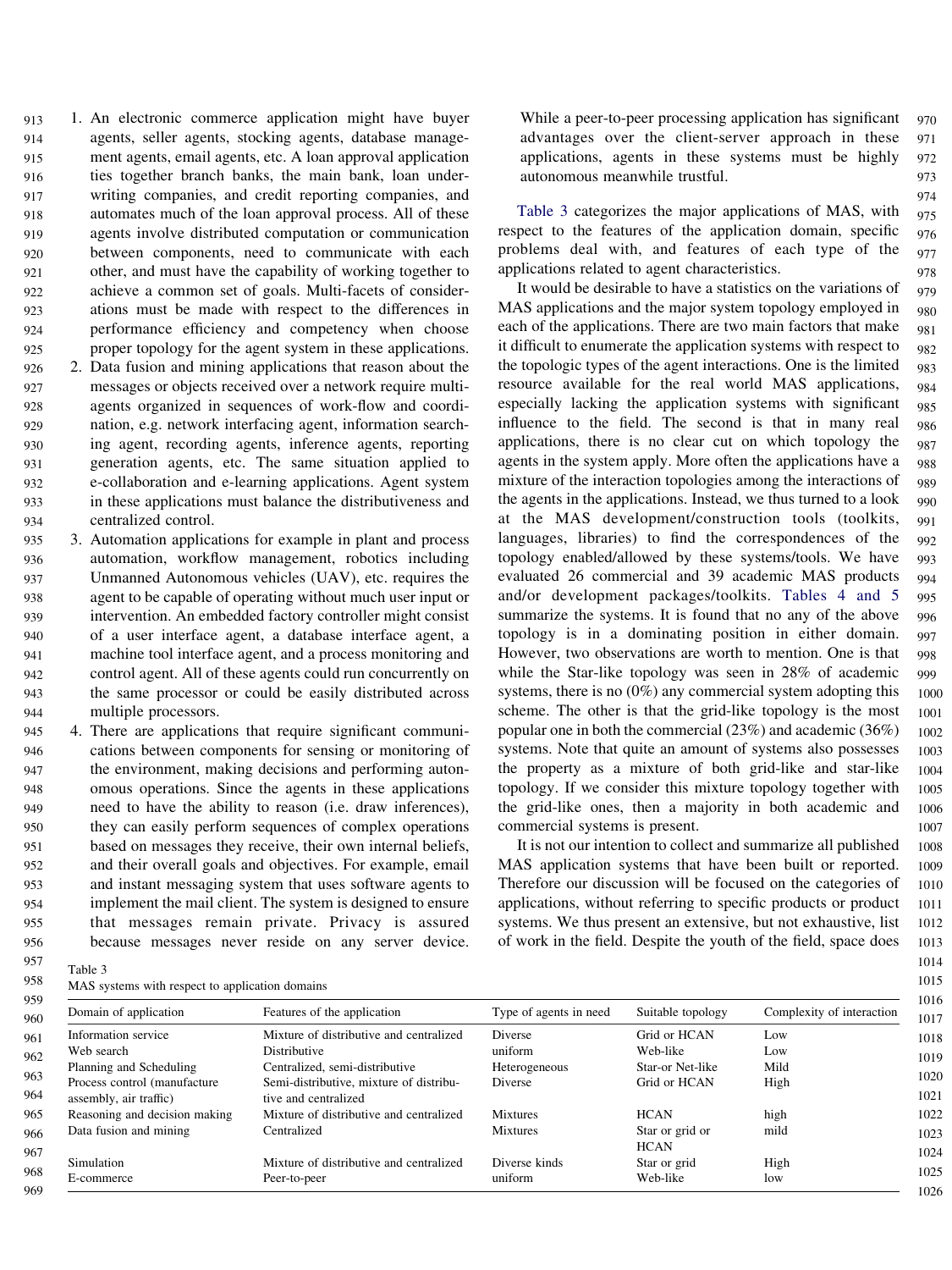<span id="page-10-0"></span>Table 4 1027

Commercial MAS development/construction products: total 26 1028

| Topology type | Number of systems | Percentage |
|---------------|-------------------|------------|
| W             |                   | 19         |
| S             | 0                 |            |
| G             | 6                 | 23         |
| G/S           | 6                 | 23         |
| Н             | 0                 | 0          |
| Other         | 9                 | 35         |

Star topology: there seemed to be no instances of a star topology in the commercial realm. Because of the size of deployment (load/volume) in a commercial realm vs. academia, that would explain why a star would be deployable in academia, but not in a commercial arena. G/S: the combination of G/S meant that there were options within the framework to allow for either a single entity to perform the controlling function of agents or to distribute that control in a more grid-like pattern. H topology: actually found an instance of the Hierarchical in the academic arena. It was described in the product info almost exactly what your paper describes. Other: many commercial products that would probably be classified in the academia world as grid-like, are actually classified as other in commercial because that called themselves a tool to build tools for marketing purposes. In that sense it could be called a particular 'type of topology' but the product information was somewhat confusing. 1036 1037 1038 1039 1040 1041 1042 1043 1044 1045 1046 1047

not permit exhaustive coverage. Instead, the work mentioned is intended to illustrate the techniques that exist to deal with the issues that arise in the various multi-agent scenarios. 1048 1049 1050 1051

#### 5. Example

1052 1053

In the following we present an example design of application of MAS with the four topologies studied in this paper. We know that software agents provide a powerful new method for implementing the next-generation information systems. In the example multi-agent system described below, agents are designed to perform information gathering, categorization, and distribution according to specific needs of users. Special human-system interfaces built in these agents 1054 1055 1056 1057 1058 1059 1060 1061 1062

Table 5 1063

Academic MAS development/construction products: total 39 1064

| Topology type | Number of systems | Percentage |
|---------------|-------------------|------------|
| W             |                   |            |
| c             | 11                | 28         |
| G             | 14                | 36         |
| G/S           | 8                 | 21         |
| Н             |                   | 3          |
| Other         |                   | 8          |

Star topology: there seemed to be no instances of a star topology in the commercial realm. Because of the size of deployment (load/volume) in a commercial realm vs. academia, that would explain why a star would be deployable in academia, but not in a commercial arena. G/S: the combination of G/S meant that there were options within the framework to allow for either a single entity to perform the controlling function of agents or to distribute that control in a more grid-like pattern. H topology: actually found an instance of the Hierarchical in the academic arena. It was described in the product info almost exactly what your paper describes. Other: many commercial products that would probably be classified in the academia world as grid-like, are actually classified as other in commercial because that called themselves a tool to build tools for marketing purposes. In that sense it could be called a particular 'type of topology' but the product information was somewhat confusing. 1072 1073 1074 1075 1076 1077 1078 1079 1080 1081 1082 1083

will provide continual support of interactions between IMS and the agents. The hypothetic information service management system must accommodate the following agent assemblies. 1084 1085 1086

The information service broker agent. The information service broker assembly contains three agents: Publish Service Agent (PSA), Subscribe Service Agent (SSA), and Query Service Agent (QSA). These agents interface directly to the information clients to manage the Pub/Sub/Query Services. The agent functions can be defined as the following. 1087 1088 1089 1090 1091 1092

- (1) The PSA possesses the functions of (a) Processing the requests of permission for publish from the publisher (a client), through interactions to I&A (Identification and Authentication) agent. (b) Creating a publisher sequence with the client once permission is granted. (c) Receiving and transmitting the metadata and payload provided by the publisher under a publication request, thereby creating an IO (Information Object) in the IOR (IO Repository). (d) Providing a universally unique identifier (UUID), created by the IOR agent, back to the publisher for future reference. 1094 1095 1096 1097 1098 1099 1100 1101 1102 1103 1104
- (2) The Subscribe Service Agent (SSA) will possesses the functions of: (a) Processing the subscriber's requests for permission to subscribe, through interaction to I&A. (b) Processing the subscription predicate (subscriber metadata constraint) that the platform applies over the MDR (Metadata Repository) of newly published IOs to determine delivery. (c) Notifying the subscriber of available IOs, generally done thru a client-defined callback. 1105 1106 1107 1108 1109 1110 1111 1112 1113 1114
- (3) The Query Service Agent (QSA) possesses the functions of (a) Processing Query client's requests of permission to query, through interaction to I&A. (b) Informing the Query client to submit a query request containing a query metadata constraint to the platform, once permission is granted. (c) Returning a set of partial result IOs based on the access control policy established for the particular client. 1115 1119 1120 1121 1122

The information management expedition agents. The information management expedition assembly contains the agents for IOR, MDR and I&A management. These agents function as the following. 1123 1124 1125 1126 1127

- (1) The IOR agent manages and performs the archiving and organization of published IOs for later retrieval by subscribe and query. The IOR agent is capable of handling a throughput of millions of IOs and hundreds of IO types at a time. 1130 1131 1132 1133
- (2) The MDR agent manages and supplies clients with information about available IO types to which the client has access. The MDR contains all schemas and other data for approved IO types and versions within the platform. 1134 1135 1136 1137
- (3) The I&A agent associates and ensures a unique identifier with each client/administrator, issues and verifies the authenticator and credentials based on open standards to 1138 1139 1140

1116 1117 1118

1128 1129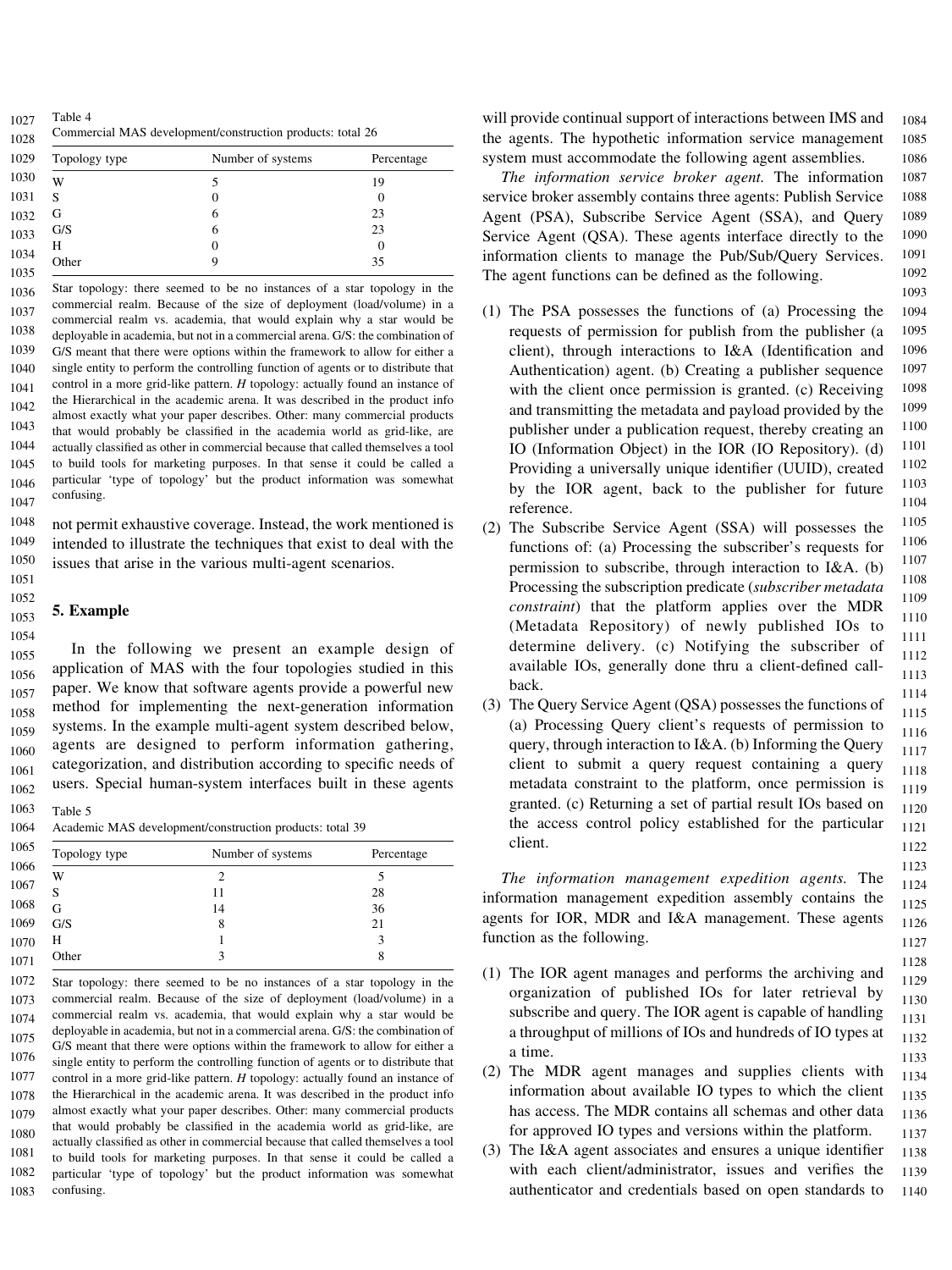- the maximum extent with little or no modification of client code. 1141 1142
- The information system control agents. The information system control assembly contains the account manage agent (AMA), access control agent (ACA), and persistence adaptation agent (PAA). These agents function as the following. 1143 1144 1145 1146 1147 1148

- (1) The Account manage agent (AMA) is responsible for creation of accounts that include issuance of authenticators and credentials; modification of accounts to include disabling accounts, and changing privilege levels via re-issuance of credentials; deletion of accounts. 1150 1151 1152 1153 1154
- (2) The Access control agent (ACA) is responsible for granting access to IOs and system resources to authorized clients and administrators. An access control mechanism is enforced by the agent that only allows for the dissemination and receipt of IOs in compliance with the platform access control policy. 1155 1156 1157 1158 1159 1160
- (3) The Persistence adaptation agent (PAA) has the capability to manage the lifecycle of information within the platform, ensures interoperability and the system's survival of several generations of clients without degraded service over time. While the IMS (Information manage Staff) is solely responsible for removing information objects from the information space, the PAA provides the means to accomplish this in accordance to policy established. 1161 1162 1163 1164 1165 1166 1167 1168 1169 1170

Thus, the entire exemplar information service management system consists of nine agent modules. In the following, we illustrate the simulative implementation of the information service management agent system in the four topologies, respectively. 1171 1172 1173 1174 1175

#### 5.1. Web-like topological implementation

Note that in this example, agents are classified with different functionalities. However, the interactions among the agents are nevertheless organized in a Web-like topology. This means that every agent in the system is capable of communicating and interacting with each other. The interaction diagram is shown in Fig. 5. 1200 1201 1202 1203 1204 1205

The major advantage of the Web-like topological implementation of the system is that versatile agent functions can be built and incorporated into the system and interaction broadly overall the system. The major problems with this implementation are that (1) it is somehow hard to solve the data inconsistency problem once it happens among the agents, for example, for subscribe service, publishing service, and the IOR maintenance; (2) it is incapable of generating and disseminating user-tailored information under dynamical changes of the situation because adaptation to such a change requires complex coordination of goal and functional specification changes among a number of agents, and (3) the control structure of each agent is rather complicated because of the heterogeneity of the agent modules in the system. Since there is no central controller or mediator, all the control functions among the diverse of agents must be built into each individual agent. We do not recommend such implementation for the supposed information service management system. 1206 1207 1208 1209 1210 1211 1212 1213 1214 1215 1216 1217 1218 1219 1220 1221 1222 1223

#### 5.2. Star-like topological implementation

A Star-like topological implementation of the hypothetic information service management system has the agent interaction diagram as shown in Fig. 6.

In this topological implementation, one extra agent in addition to the nine required agent modules is employed in the system architecture. The additional agent, named Agent



1198 1199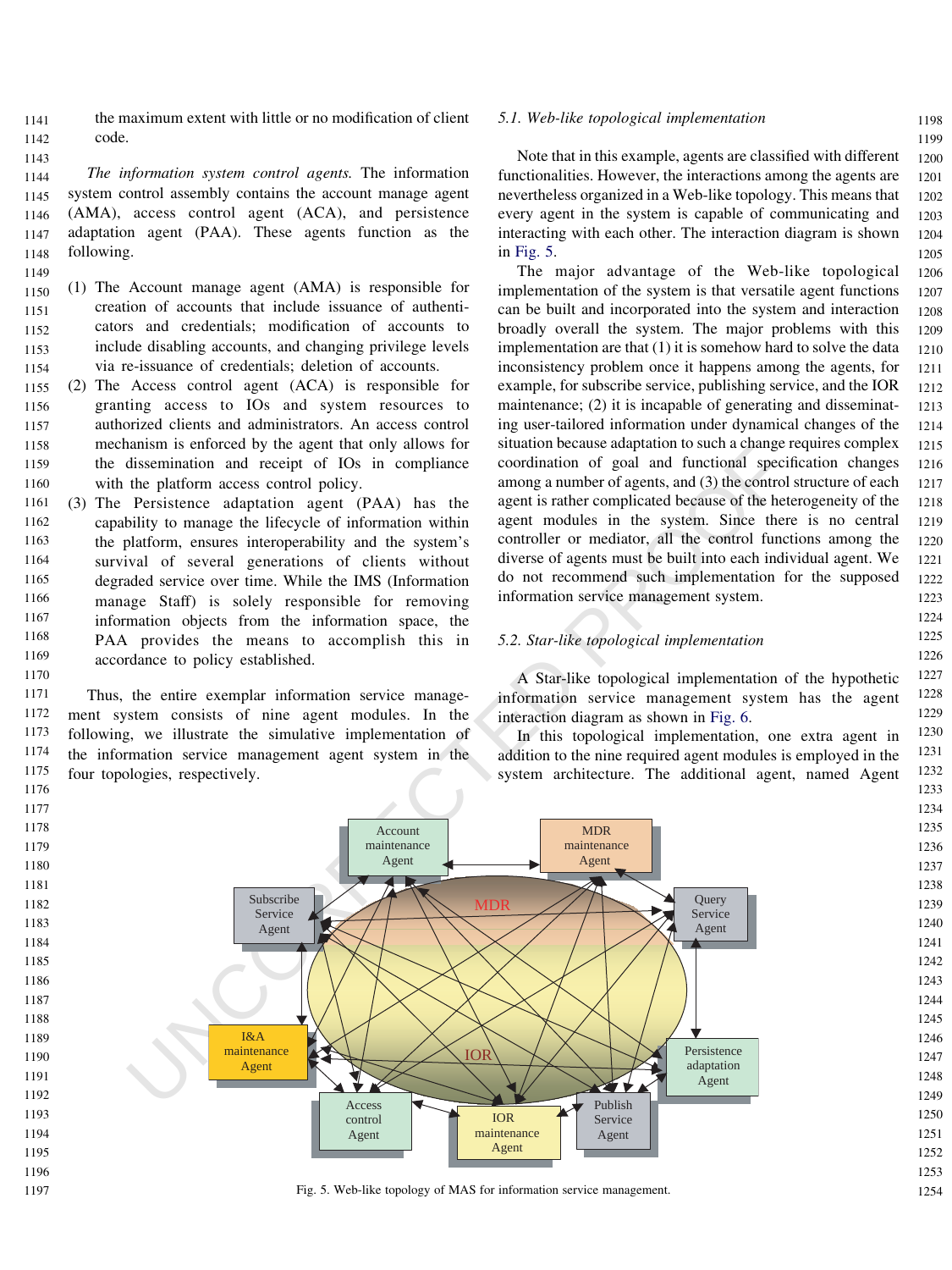<span id="page-12-0"></span>

Fig. 6. Star-like topology of MAS for information service management.

Controller and Coordinator, is located in the centralized position among the agents. It has two-way direction connection to all the agent modules, while the information service agents do not directly interact with each other. The advantages of this scheme are that (1) it is easy to solve the data inconsistency problem, and guarantee the right information retrieval and delivery, and (2) it is possible to have additional agents with versatile functions, such as data fusion and mining, added to the service, assuming the agent controller and coordinator maintains properly an agent registry that allows for dynamical addition or deletion of agents in the assembly. Disadvantages of the implementation are (1) it would be less efficient to execute the information retrieval and delivery functions because each of these function requires activation of at least two agents, the coordinate agent and the subscribe or publish agents, and (2) while the control structure of the information service agents will be less complex because each of them only need to interact with the controller, the control structure of the coordinator agent will be relatively complicated. This topological implementation would be a choice if the security and reliability is the main concern and the efficiency (rapid performance of the information service functions) is not a major issue.

#### 5.3. Grid-like topological implementation

In a Grid-like topological implementation, we place the Persistence Adaptation Agent (PAA) at the center of the assembly and the other agent modules surrounding it. However, it differs from the Star-like topology in the way that the other agents all have interactions with their neighboring agents, in addition to the interactions with the PAA. The PAA is chosen sit in the center because its functionality may be need to all the other agents, for example, adjusting the agent functional parameters according to 1306 1307 1308 1309 1310 1311

the dynamics of the environment and requirement changes of the system. Here the role of PAA is also different from the Controller and Coordinator agent in the Star-like topology in the way that the PAA does not take the charge of coordinate the execution of the interacting agents. The agents in the system all have certain level of autonomy in terms of performing their designated tasks. The agent interaction diagram is shown in [Fig. 7](#page-13-0).

Major advantage of this Grid-like topological implementation is that the functionality of the individual agent can be optimally conducted because the agents are connected in the way that only those necessary interactions are permitted. However, this implementation makes it hard to adjust and modify the agent configuration, thus limits the versatility of functions can be incorporated in to the system. The control structure of overall system is also relatively complicated. This implementation thus is also not in our recommendation.

#### 5.4. HCAN implementation for information service management

The design of HCAN architecture and algorithms expedite the integration of publishing, subscribing, and query services in a heterogeneous information space. The system is organized in three agent layers, as shown in [Fig. 8:](#page-13-0) (1) a information service broker layer at the lower level of the hierarchy; (2) a information expedition layer at the middle level of the hierarchy; and (3) a system control layer at the top level of the hierarchy [\[21\]](#page-14-0). The functionalities of these layers are described in the following. 1355 1356 1357 1358 1359 1360 1361 1362 1363

The information service broker layer contains subscribe, publish, and query agents to interact with the information service clients and networked information sources, respectively. These agents detect and collect data, perform key word, string, or context extractions from the data feeds, and submit 1364 1365 1366 1367 1368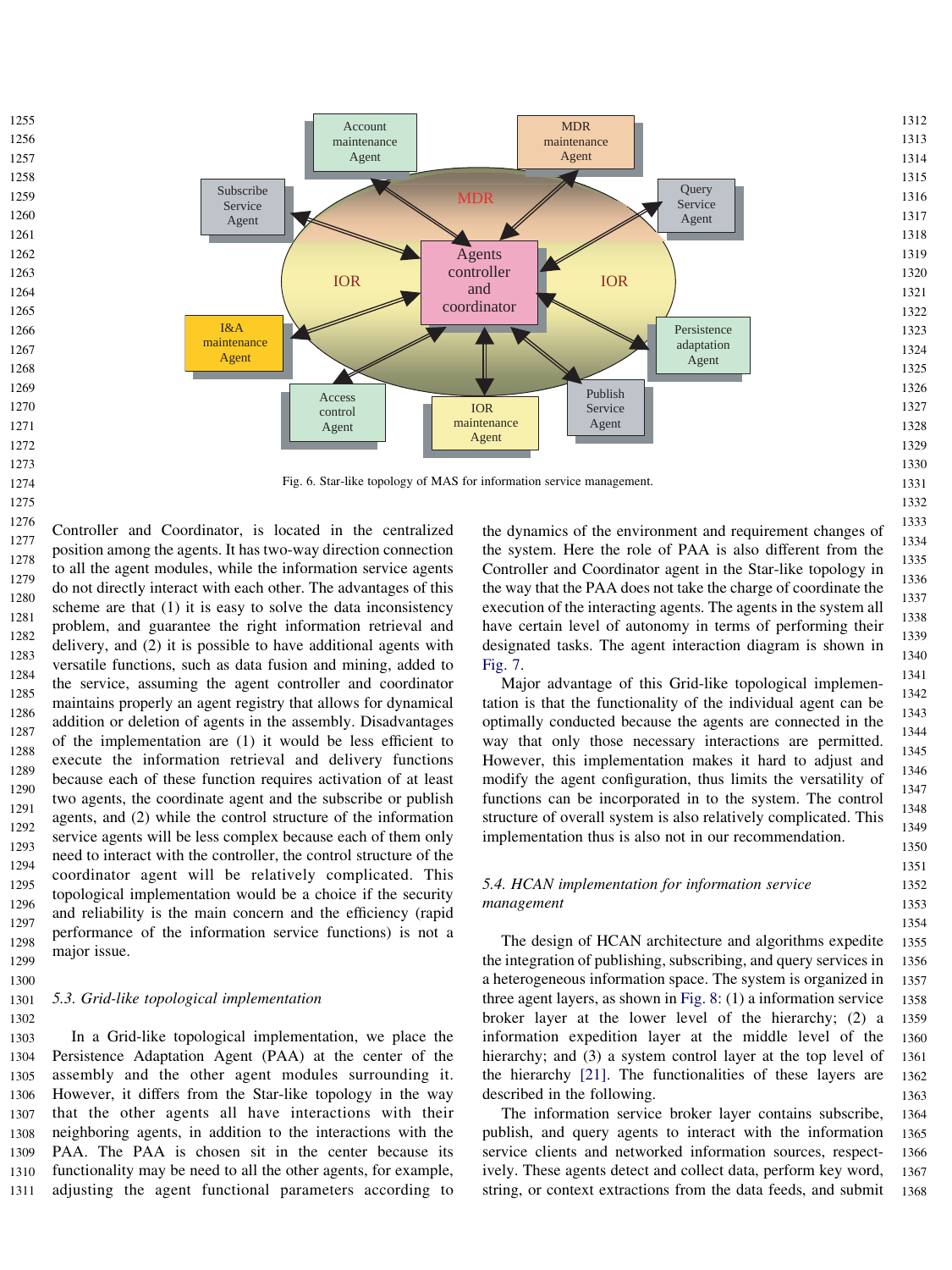<span id="page-13-0"></span>

filtered reports to the upper level agents for information package and delivery. 1391 1392

The information expedition layer accommodates three information contents level management agents to perform coordination tasks for information object repository maintenance, metadata repository maintenance, and information source identification and authentication. 1393 1394 1395 1396 1397

The system control layer contains agents to support the information service level management tasks, such as the client account maintenance and access control, and persistence adaptation that performs tasks to adapt the system to environmental variation or requirement changes. The user interface and system management functions are also performed by the management agents at this layer that in charge of 1398 1399 1400 1401 1402 1403 1404

interacting with human operators of this information service system.

The advantages of HCAN topological implementation are (1) the agents are better under control of appropriate agents that enables efficiency of each agent's performance meanwhile ensures the reliability of the operations, and (2) the MAS structure is flexible to add additional agents with versatile functions, such as data fusion and mining. Since only agents between layers are connected via heterogeneous links and are interactive, each agent is relatively independent. This makes the additions of agents and modifications of the agent functionalities simple. Major disadvantage of the implementation is that it requires a little more deliberated planning, design, and understanding of the interaction logics of

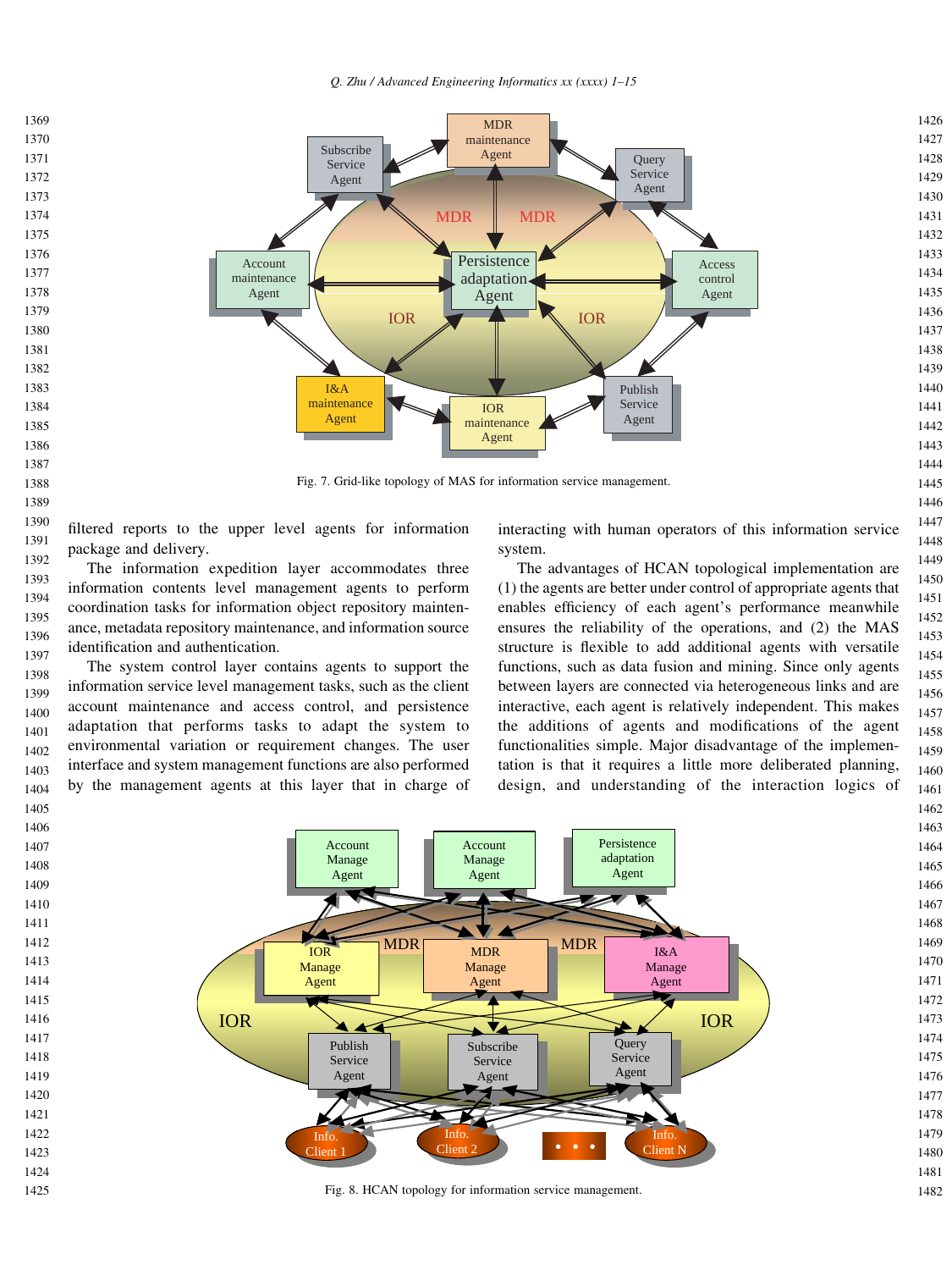<span id="page-14-0"></span>the agents distributed on different layers. Overall, the HCAN topological implementation is our recommendation for the intended information service management system. 1483 1484 1485

#### 1486 1487

1489

#### 6. Conclusions 1488

The agent-based system developments have emerged from their primarily functional diversities to the stages that raise the necessity of managing the system complexity. Building reliable, maintainable, extensible, and re-usable MASs that conform to their specifications requires modeling techniques that support abstraction, structuring, and modularity. The most widespread methodologies developed for the conventional software systems are various object-oriented approaches. They have achieved a considerable degree of maturity and are supported by a large community of software developers. The system architecture of object-oriented systems is based on the notion of objects, which encapsulate state information as data values and have associated behaviors defined by interfaces describing how to use the state information. Object oriented formal approach address almost all the steps in the process of designing and implementing a software system, providing a uniform paradigm across different system scales and implementation languages. However, there are additional issues related to the development and implementation of multi-agent systems that need to take serious care of. 1490 1491 1492 1493 1494 1495 1496 1497 1498 1499 1500 1501 1502 1503 1504 1505 1506 1507 1508 1509

The implementation of multi-agent systems involves a great number of problems with respect to the components, protocols, interactions, and schemes. In particular it is often hard to guarantee that the specification of a system that has been designed actually fulfils the design requirements. Especially for critical applications, for example in real-time domains, there is a need to prove that the system being designed will have certain properties under certain conditions (assumptions). Many popular multi-agent systems of today deploy agents in a uniform space of operating. The agents are supposed to respond to the same calls and cooperate at the same time toward the goals of operation. That kind of architecture is useful for some applications. However, it endues some difficulties in agent communications and task control. When applied in complex real-time situations with intensive human and system interactions, the cooperative nature makes the system less robust because the disability of one agent would affect the successive operations of the entire agent assembly. In this paper, we studied four major architectural topologies of MAS. The advantages and disadvantages of the topologies are assessed and compared by using a set of criteria based on the functionalities and properties of agents in MAS. The study and understand the MAS topology would help the effort of standardizing agent technology, and hopefully, promote more adoption of MAS in solving real world complex problems. 1510 1511 1512 1513 1514 1515 1516 1517 1518 1519 1520 1521 1522 1523 1524 1525 1526 1527 1528 1529 1530 1531 1532 1533 1534

## 1535

1536 1538

#### 7. Uncited references 1537

[10], [12], [17], [\[29\].](#page-15-0) 1539

#### References

- [1] Arai T, Sycara K, Payne T. Experience-based reinforcement learning to acquire effective behavior in a multi-agent domain Proceedings of the 6th pacific rim international conference on artificial intelligence 2000 pp. 125–35. 1542 1543 1544
- [2] Barbuceanu M, Fox MS. Cool: a language for describing coordination in multi agent systems Proceedings of the first international conference on multi-agent systems (ICMAS-95).: AAAI press; 1995 pp.17–24. 1545 1546 1547
- [3] Bradshaw JM. An introduction to software agents. In: Bradshaw JM, editor. Software agents. Menlo Park, California: AAAI Press; 1997. p. 3–46. 1548 1549 1550
- [4] Bradshaw JM, Dutfield S, Benoit P, Woolley JD. Toward an industrialstrength open agent architecture. In: Bradshaw JM, editor. Software agents. Menlo Park, California: AAAI Press; 1997. p. 375–418. 1551 1552
- [5] Chauhan D, Baker A. JAFMAS: a multiagent application development system Proceedings of autonomous agents 98. New York: ACM Press; 1998 pp. 100ndash;7. 1553 1554 1555
- [6] Cheyer A, Martin D. The open agent architecture. J Auton Agents Multi-Agent Syst 2001;4(1):143–8. 1556 1557
- [7] Ciancarini P, Tolksdorf R, Vitali F, Rossi D, Knoche A. Coordinating multiagent applications on the WWW: a reference architecture. IEEE Trans Softw Eng 1998. 1558 1559
- [8] Cohen PR, Cheyer AJ, Wang M, Baeg SC. An open agent architecture. In: Oren Etzioni, editor. Proceedings of the AAAI spring symposium series on software agents; 1994, 1994. p. 1–8. 1560 1561 1562
- [9] [http://www.cougaar.org.](http://www.cougaar.org)
- [10] Decker K. Distributed problem solving: a survey. IEEE Trans Syst Man Cybern 1987;17(5):729–40. 1563 1564
- [11] Decker K, Sycara K, Williamson M. Middle-agents for the internet Proceedings of the international joint conferences on artificial intelligence (IJCAI-97) 1997. 1565 1566 1567
- [12] Ferguson IA, Karakoulas GJ. Multiagent learning and adaptation in an information filtering market Adaptation, coevolution and learning in multiagent systems: papers from the 1996 AAAI spring symposium 1996 pp.28–32. 1568 1569 1570
- [13] Flores-Mendez R. Towards a standardization of multi-agent system frameworks, [http://www.acm.org/crossroads/crew/roberto\\_flores-men](http://www.acm.org/crossroads/crew/roberto_flores-mendez.html)[dez.html.](http://www.acm.org/crossroads/crew/roberto_flores-mendez.html) 1571 1572 1573
- [14] Geri S, Zhu Q. dbAgent: an intelligent web agent for database mining International conference on computer and informatics (CS I'98) 1998 pp.460–70. 1574 1575
- [15] Goldman C, Rosenschein J. Emergent coordination through the use of cooperative state-changing rules Proceedings of the twelfth national conference on artificial intelligence 1994 pp. 408–13. 1576 1577 1578
- [16] Giampapa J, Paoluc M, Sycara K. Agent interoperation across multi agent system boundaries Proceedings of agents 2000, Barcelona, Spain, June 3–7 2000. 1579 1580 1581
- [17] Grefenstette J, Daley R. Methods for competitive and cooperative coevolution Adaptation, coevolution and learning in multiagent systems: papers from the 1996 AAAI spring symposium 1996 pp. 45–50. 1582 1583
- [18] Haddadi A. Towards a pragmatic theory of interactions Proceedings of the first international conference on multi-agent systems (ICMAS-95) 1995 pp. 133–9. 1584 1585 1586
- [19] Hayes-Roth B, Brownston L, van Gent R. Multiagent collaboration in directed improvisation Proceedings of the first international conference on multi-agent systems (ICMAS-95) 1995 pp. 148–54. 1587 1588
- [20] Heinze C, Goss S, Josefsson T, Bennett K, Waugh S, Lloyd I, et al. Interchanging agents and humans in military simulation. AI Mag 2002; 23(2):37–47. 1589 1590 1591
- [21] Hicks J, Stoyen A, Zhu Q. Intelligent agent-based software architecture for combat performance under overwhelming information inflow and uncertainty Seventh IEEE international conference on engineering of complex computer systems 2001 pp. 200–10. 1592 1593 1594
- [22] Lu H, Sterling L. SportsAgents: a mediator-based multi-agent system for cooperative information gathering from the world wide web Proceedings 1595 1596

1540